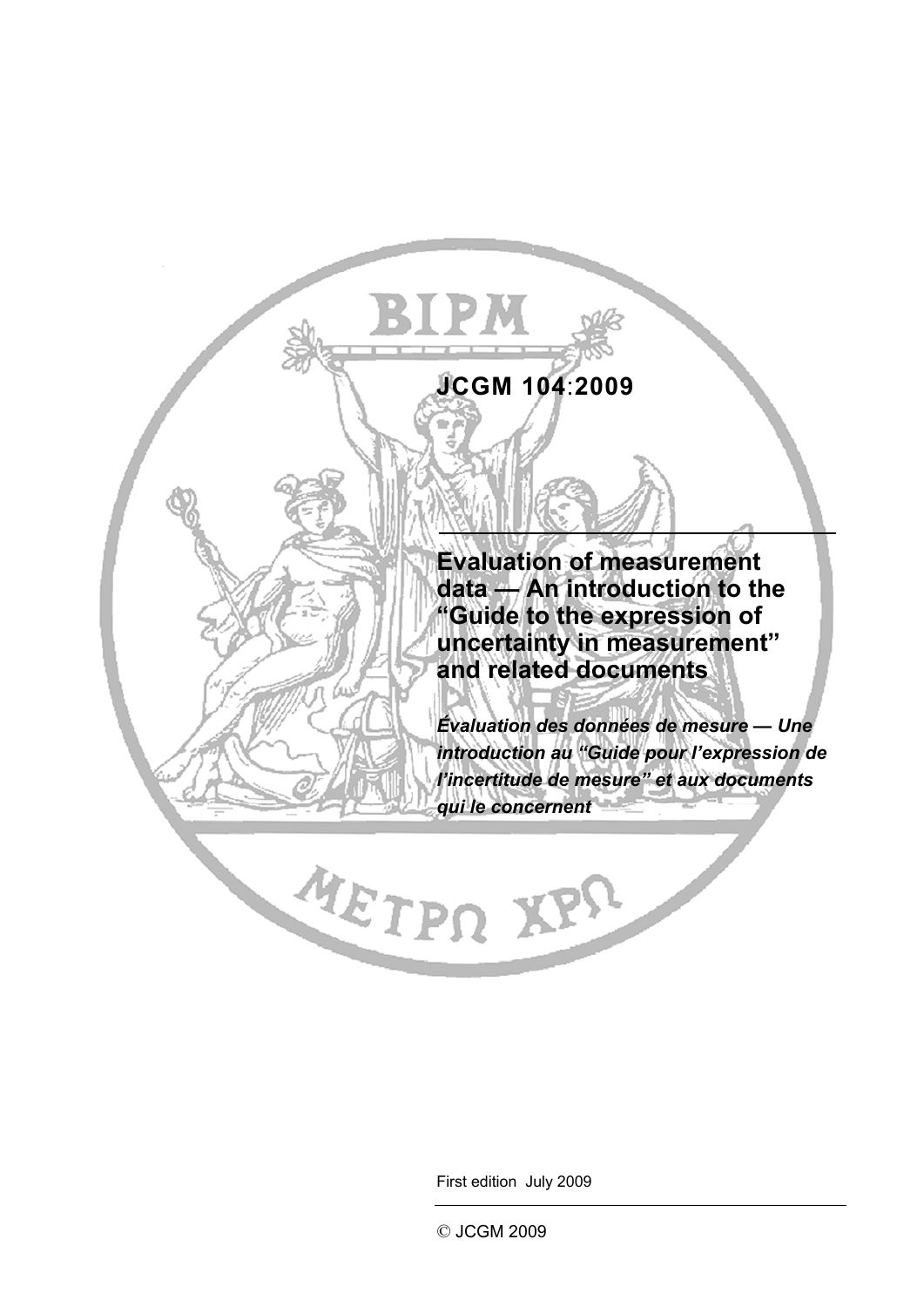Document produced by Working Group 1 of the Joint Committee for Guides in Metrology (JCGM/WG 1).

Copyright of this document is shared jointly by the JCGM member organizations (BIPM, IEC, IFCC, ILAC, ISO, IUPAC, IUPAP and OIML).

Document produit par le Groupe de travail 1 du Comité commun pour les guides en métrologie (JCGM/WG 1).

Les droits d'auteur relatifs à ce document sont la propriété conjointe des organisations membres du JCGM (BIPM, CEI, IFCC, ILAC, ISO, UICPA, UIPPA et OIML).

## **Copyrights**

Even if the electronic version of this document is available free of charge on the BIPM's website (www.bipm.org), copyright of this document is shared jointly by the JCGM member organizations, and all respective logos and emblems are vested in them and are internationally protected. Third parties cannot rewrite or re-brand this document, issue or sell copies to the public, broadcast or use it on-line. For all commercial use, reproduction or translation of this document and/or of the logos, emblems, publications or other creations contained therein, the prior written permission of the Director of the BIPM must be obtained.

## **Droits d'auteur**

Même si une version électronique de ce document peut être téléchargée gratuitement sur le site internet du BIPM (www.bipm.org), les droits d'auteur relatifs à ce document sont la propriété conjointe des organisations membres du JCGM et l'ensemble de leurs logos et emblèmes respectifs leur appartiennent et font l'objet d'une protection internationale. Les tiers ne peuvent le réécrire ou le modifier, le distribuer ou vendre des copies au public, le diffuser ou le mettre en ligne. Tout usage commercial, reproduction ou traduction de ce document et/ou des logos, emblèmes et/ou publications qu'il comporte, doit recevoir l'autorisation écrite préalable du directeur du BIPM.

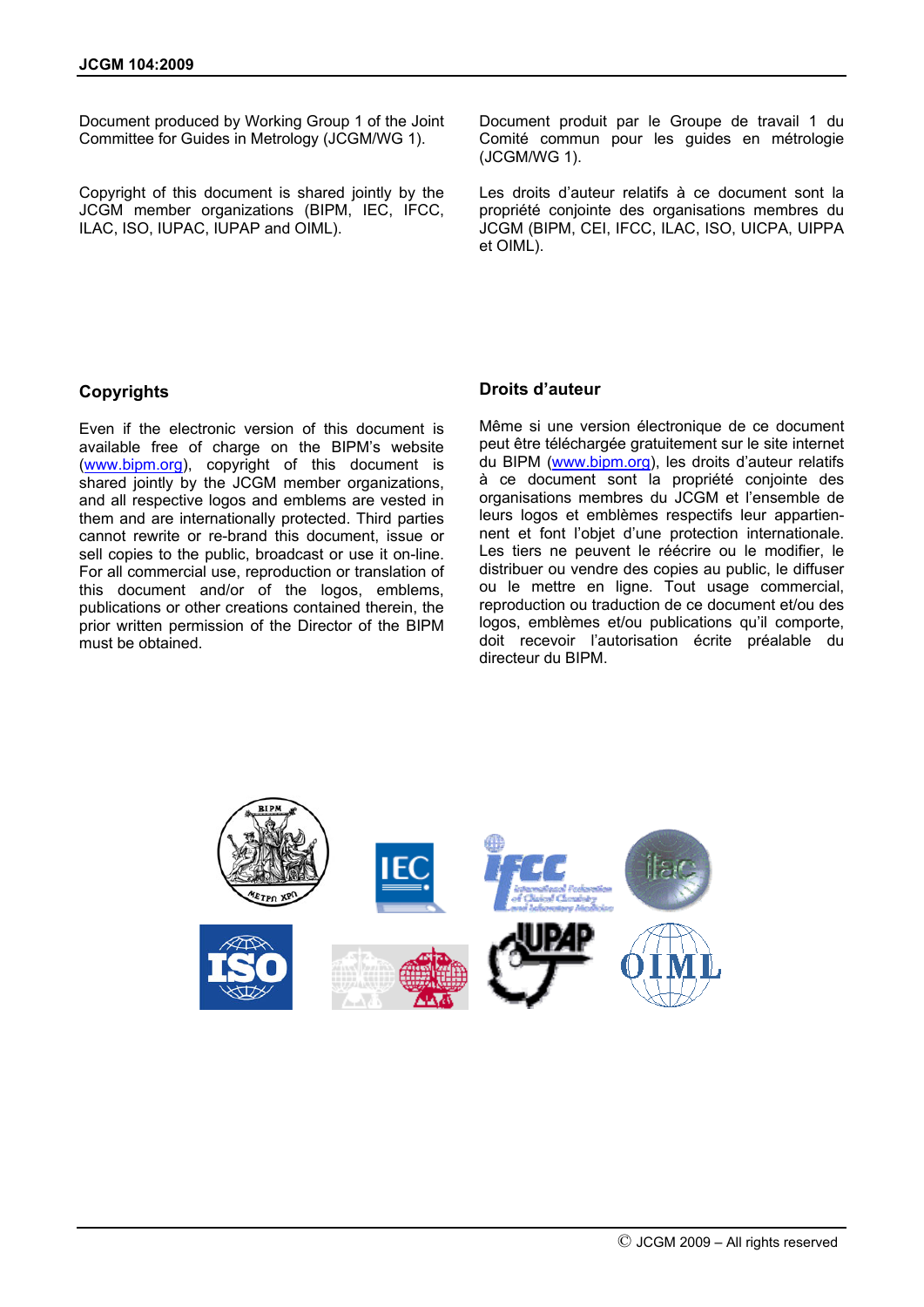# Evaluation of measurement data — An introduction to the "Guide to the expression of uncertainty in measurement" and related documents

Évaluation des données de mesure – Une introduction au "Guide pour l'expression de l'incertitude de mesure" et aux documents qui le concernent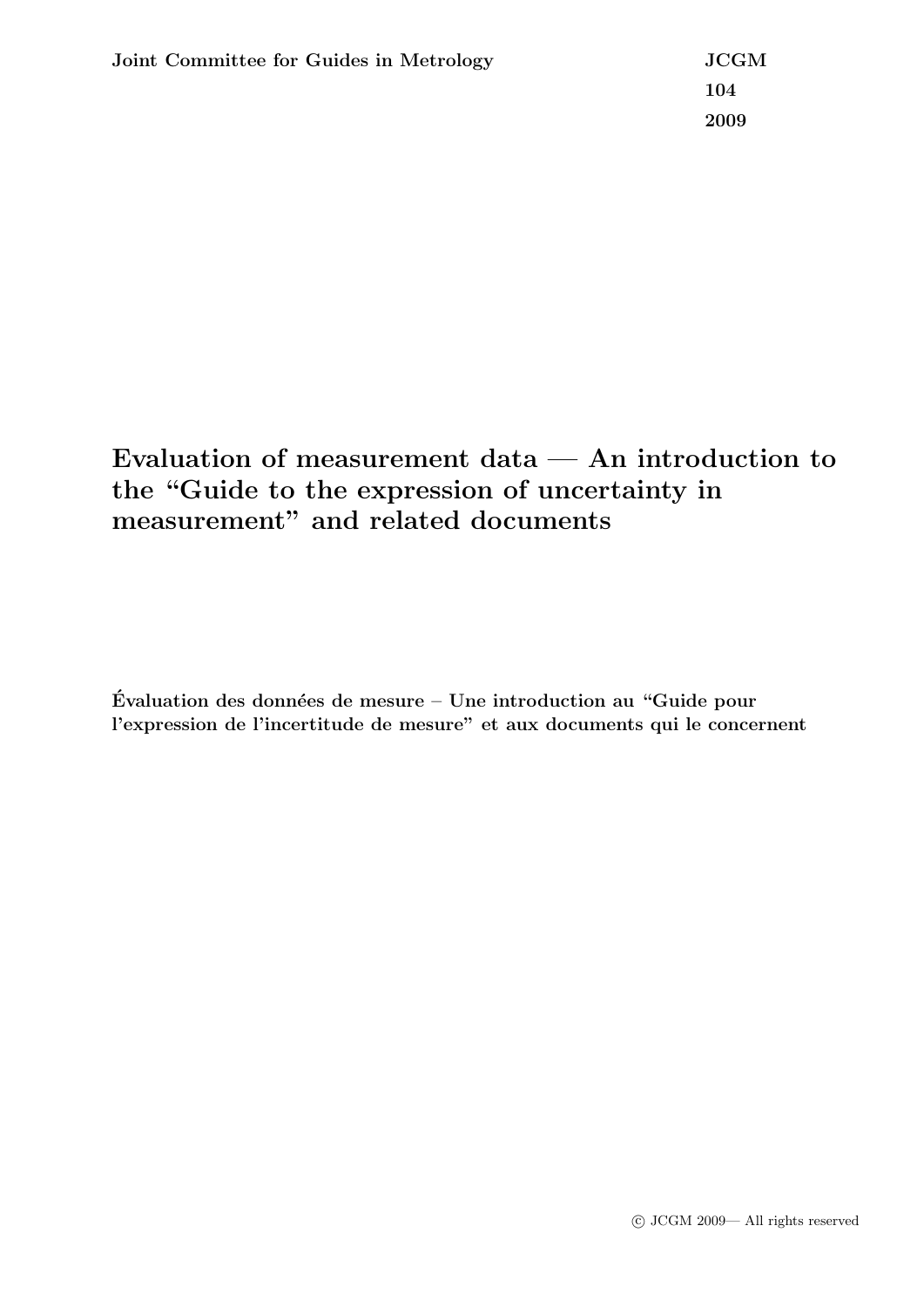#### c JCGM 2009

Copyright of this JCGM guidance document is shared jointly by the JCGM member organizations (BIPM, IEC, IFCC, ILAC, ISO, IUPAC, IUPAP and OIML).

#### Copyright

Even if electronic versions are available free of charge on the website of one or more of the JCGM member organizations, economic and moral copyrights related to all JCGM publications are internationally protected. The JCGM does not, without its written authorisation, permit third parties to rewrite or re-brand issues, to sell copies to the public, or to broadcast or use on-line its publications. Equally, the JCGM also objects to distortion, augmentation or mutilation of its publications, including its titles, slogans and logos, and those of its member organizations.

#### Official versions and translations

The only official versions of documents are those published by the JCGM, in their original languages.

The JCGM's publications may be translated into languages other than those in which the documents were originally published by the JCGM. Permission must be obtained from the JCGM before a translation can be made. All translations should respect the original and official format of the formulae and units (without any conversion to other formulae or units), and contain the following statement (to be translated into the chosen language):

All JCGM's products are internationally protected by copyright. This translation of the original JCGM document has been produced with the permission of the JCGM. The JCGM retains full internationally protected copyright on the design and content of this document and on the JCGM's titles, slogan and logos. The member organizations of the JCGM also retain full internationally protected right on their titles, slogans and logos included in the JCGM's publications. The only official version is the document published by the JCGM, in the original languages.

The JCGM does not accept any liability for the relevance, accuracy, completeness or quality of the information and materials offered in any translation. A copy of the translation shall be provided to the JCGM at the time of publication.

#### Reproduction

The JCGM's publications may be reproduced, provided written permission has been granted by the JCGM. A sample of any reproduced document shall be provided to the JCGM at the time of reproduction and contain the following statement:

This document is reproduced with the permission of the JCGM, which retains full internationally protected copyright on the design and content of this document and on the JCGM's titles, slogans and logos. The member organizations of the JCGM also retain full internationally protected right on their titles, slogans and logos included in the JCGM's publications. The only official versions are the original versions of the documents published by the JCGM.

#### Disclaimer

The JCGM and its member organizations have published this document to enhance access to information about metrology. They endeavor to update it on a regular basis, but cannot guarantee the accuracy at all times and shall not be responsible for any direct or indirect damage that may result from its use. Any reference to commercial products of any kind (including but not restricted to any software, data or hardware) or links to websites, over which the JCGM and its member organizations have no control and for which they assume no responsibility, does not imply any approval, endorsement or recommendation by the JCGM and its member organizations.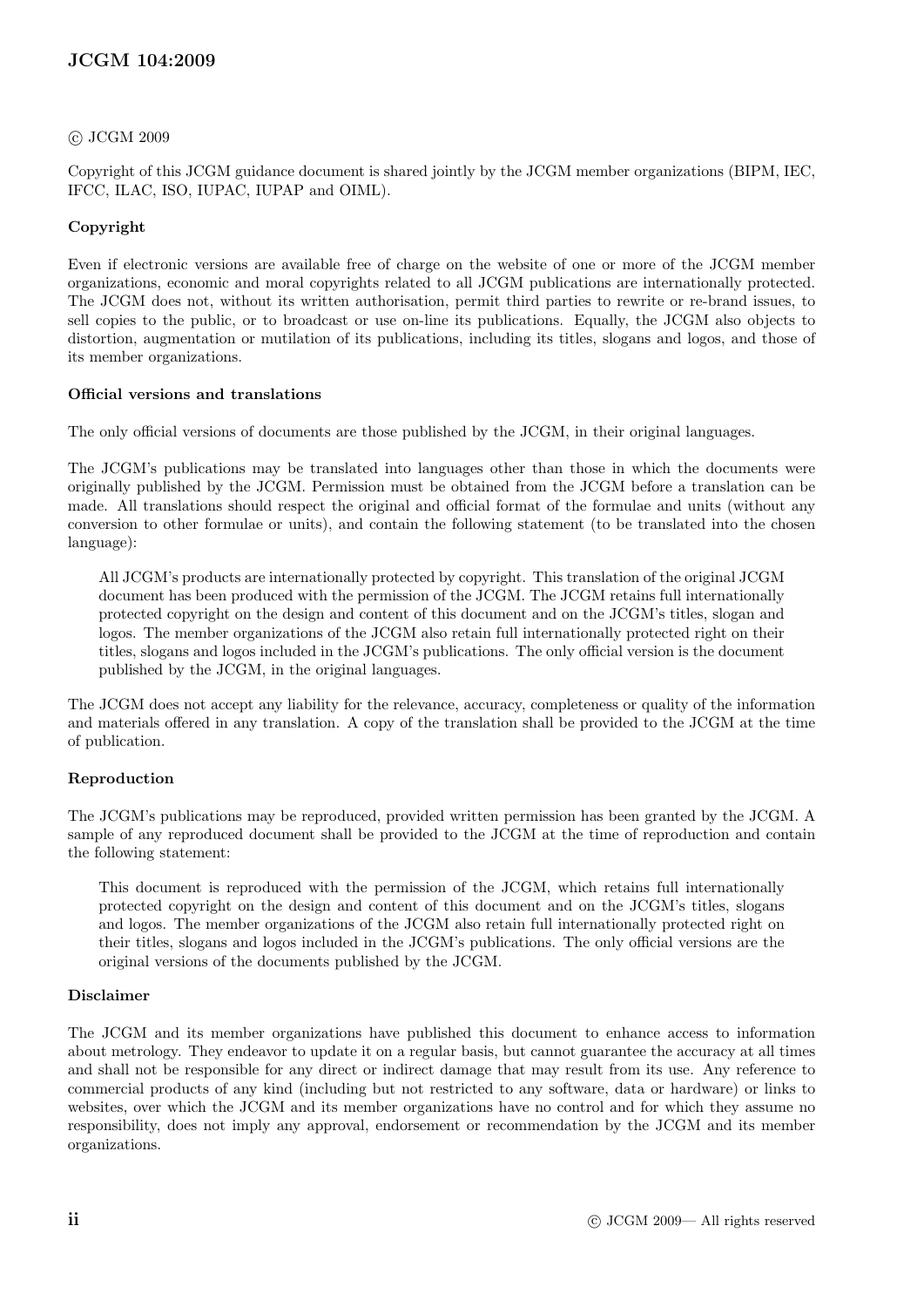# Contents Page

|              |                                                                                                                                | vi                               |
|--------------|--------------------------------------------------------------------------------------------------------------------------------|----------------------------------|
| $\mathbf 1$  |                                                                                                                                | -1                               |
| $\mathbf{2}$ |                                                                                                                                | $\overline{2}$                   |
| 3            |                                                                                                                                | $\overline{2}$                   |
| 4            |                                                                                                                                | $\overline{4}$                   |
| 5            |                                                                                                                                | 8                                |
| 6            | The formulation stage: developing a measurement model                                                                          | 9                                |
| 7            | The calculation (propagation and summarizing) stage of uncertainty evaluation $\dots \dots$<br>7.1<br>7.2<br>7.3<br>7.4<br>7.5 | 10<br>10<br>11<br>12<br>13<br>13 |
| 8            | Measurement uncertainty in conformity assessment                                                                               | -14                              |
| 9            |                                                                                                                                | -15                              |
|              | Annexes                                                                                                                        |                                  |
|              |                                                                                                                                | -16                              |
|              |                                                                                                                                | -17                              |
|              |                                                                                                                                | -19                              |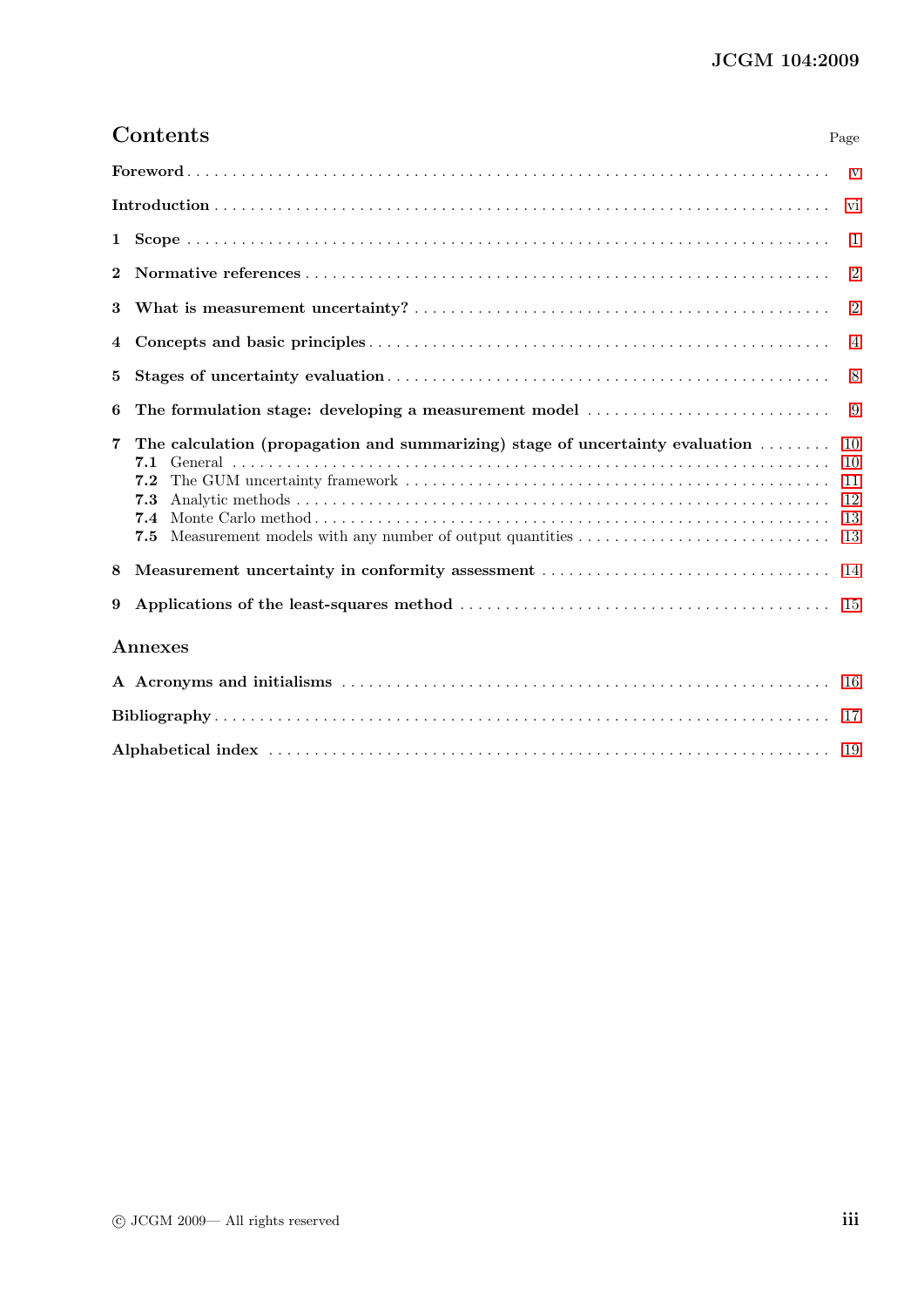## JCGM 104:2009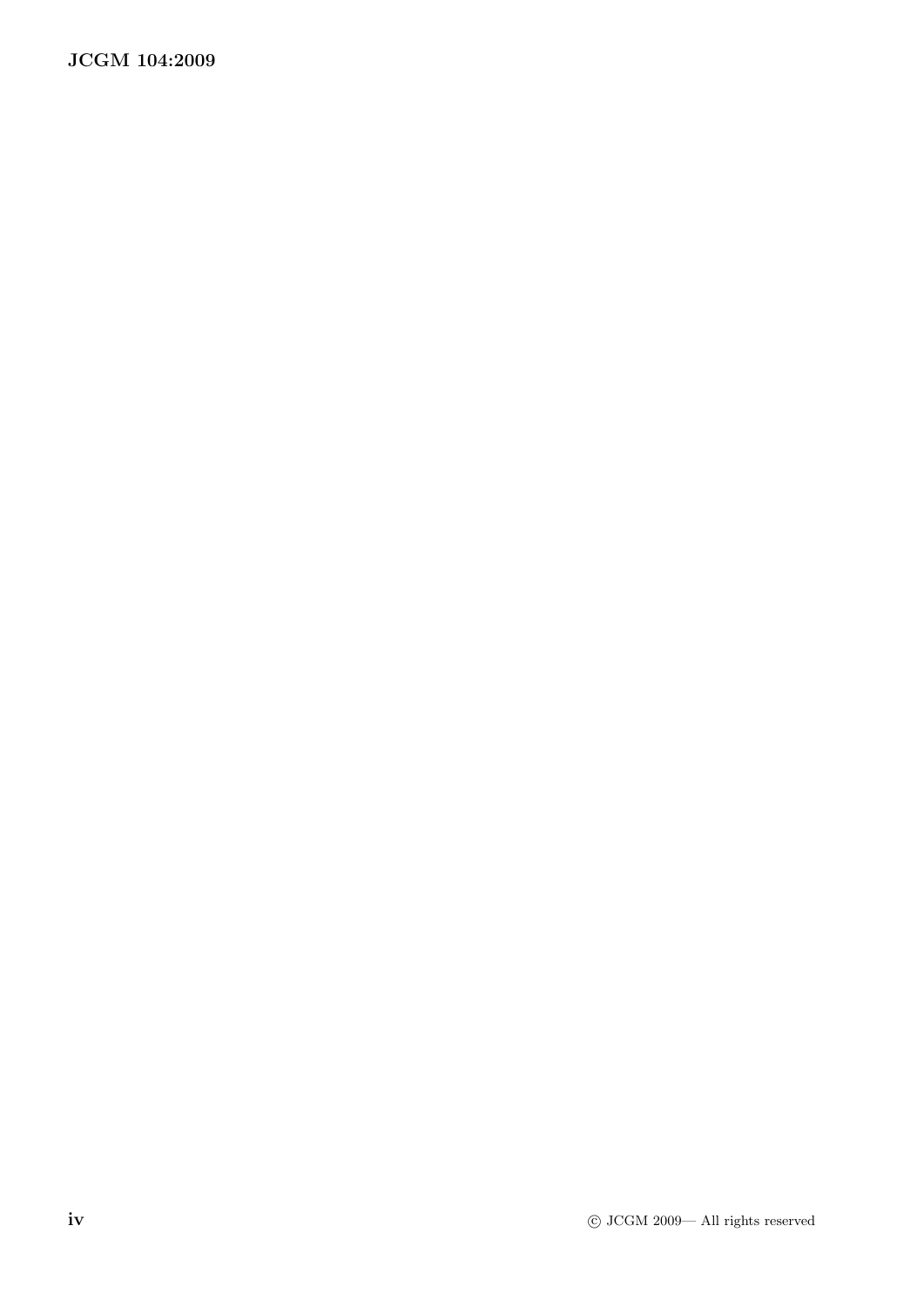# <span id="page-6-0"></span>Foreword

In 1997 a Joint Committee for Guides in Metrology [\(JCGM\)](http://www.bipm.org/en/committees/jc/jcgm/), chaired by the Director of the BIPM, was created by the seven international organizations that had originally in 1993 prepared the 'Guide to the expression of uncertainty in measurement' (GUM) and the 'International vocabulary of metrology – basic and general concepts and associated terms' (VIM). The JCGM assumed responsibility for these two documents from the ISO Technical Advisory Group 4 (TAG4).

The Joint Committee is formed by the [BIPM](http://www.bipm.org/) with the International Electrotechnical Commission [\(IEC\)](http://www.iec.ch/), the International Federation of Clinical Chemistry and Laboratory Medicine [\(IFCC\)](http://www.ifcc.org/), the International Laboratory Accreditation Cooperation [\(ILAC\)](http://www.ilac.org/), the International Organization for Standardization [\(ISO\)](http://www.iso.org/), the International Union of Pure and Applied Chemistry [\(IUPAC\)](http://www.iupac.org/), the International Union of Pure and Applied Physics [\(IUPAP\)](http://www.iupap.org/), and the International Organization of Legal Metrology [\(OIML\)](http://www.oiml.org/).

JCGM has two Working Groups. Working Group 1, 'Expression of uncertainty in measurement', has the task to promote the use of the GUM and to prepare Supplements and other documents for its broad application. Working Group 2, 'Working Group on International vocabulary of basic and general terms in metrology (VIM)', has the task to revise and promote the use of the VIM. For further information on the activity of the JCGM, see [www.bipm.org.](http://www.bipm.org)

The present document has been prepared by Working Group 1 of the JCGM, and has benefited from detailed reviews undertaken by member organizations of the JCGM.

This document constitutes one part in a series of JCGM documents under the generic heading Evaluation of measurement data. The parts in the series are

- — [JCGM 100:2008.](#page-0-0) Evaluation of measurement data Guide to the expression of uncertainty in measurement (GUM) (see clause [2\)](#page-9-0),
- — [JCGM 101:2008.](#page-0-0) Evaluation of measurement data Supplement 1 to the "Guide to the expression of uncertainty in measurement" – Propagation of distributions using a Monte Carlo method (see clause [2\)](#page-9-0),
- JCGM 102. Evaluation of measurement data Supplement 2 to the "Guide to the expression of uncertainty in measurement" – Models with any number of output quantities,
- JCGM 103. Evaluation of measurement data Supplement 3 to the "Guide to the expression of uncertainty in measurement" – Modelling,
- JCGM 104. Evaluation of measurement data An introduction to the "Guide to the expression of uncertainty in measurement" and related documents [this document],
- JCGM 105. Evaluation of measurement data Concepts and basic principles,
- JCGM 106. Evaluation of measurement data The role of measurement uncertainty in conformity assessment, and
- JCGM 107. Evaluation of measurement data Applications of the least-squares method.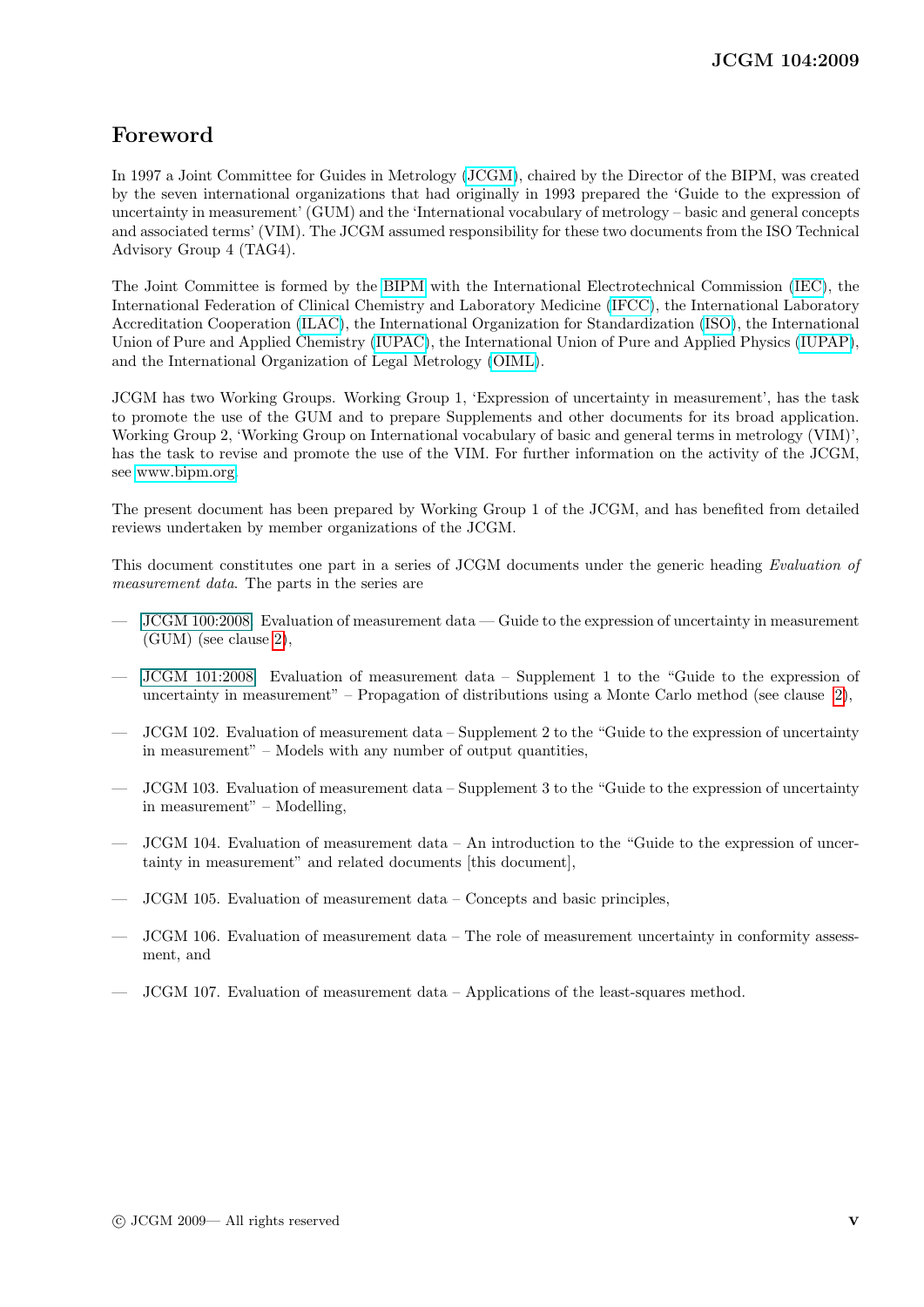# <span id="page-7-0"></span>Introduction

A statement of measurement uncertainty is indispensable in judging the fitness for purpose of a measured quantity value. At the greengrocery store the customer would be content if, when buying a kilogram of fruit, the scales gave a value within, say, 2 grams of the fruit's actual weight. However, the dimensions of components of the gyroscopes within the inertial navigation systems of commercial aircraft are checked by measurement to parts in a million for correct functioning.

Measurement uncertainty is a general concept associated with any measurement and can be used in professional decision processes as well as judging attributes in many domains, both theoretical and experimental. As the tolerances applied in industrial production become more demanding, the role of measurement uncertainty becomes more important when assessing conformity to these tolerances. Measurement uncertainty plays a central role in quality assessment and quality standards.

Measurement is present in almost every human activity, including but not limited to industrial, commercial, scientific, healthcare, safety and environmental. Measurement helps the decision process in all these activities. Measurement uncertainty enables users of a measured quantity value to make comparisons, in the context of conformity assessment, to obtain the probability of making an incorrect decision based on the measurement, and to manage the consequential risks.

This document serves as an introduction to measurement uncertainty, the GUM and the related documents indicated in the Foreword. A probabilistic basis for uncertainty evaluation is used. Annex [A](#page-23-0) gives acronyms and initialisms used in this document.

In future editions of JCGM 200 (VIM) it is intended to make a clear distinction between the use of the term error as a quantity and as a quantity value. The same statement applies to the term indication. In the current document such a distinction is made. JCGM 200:2008 does not distinguish explicitly between these uses.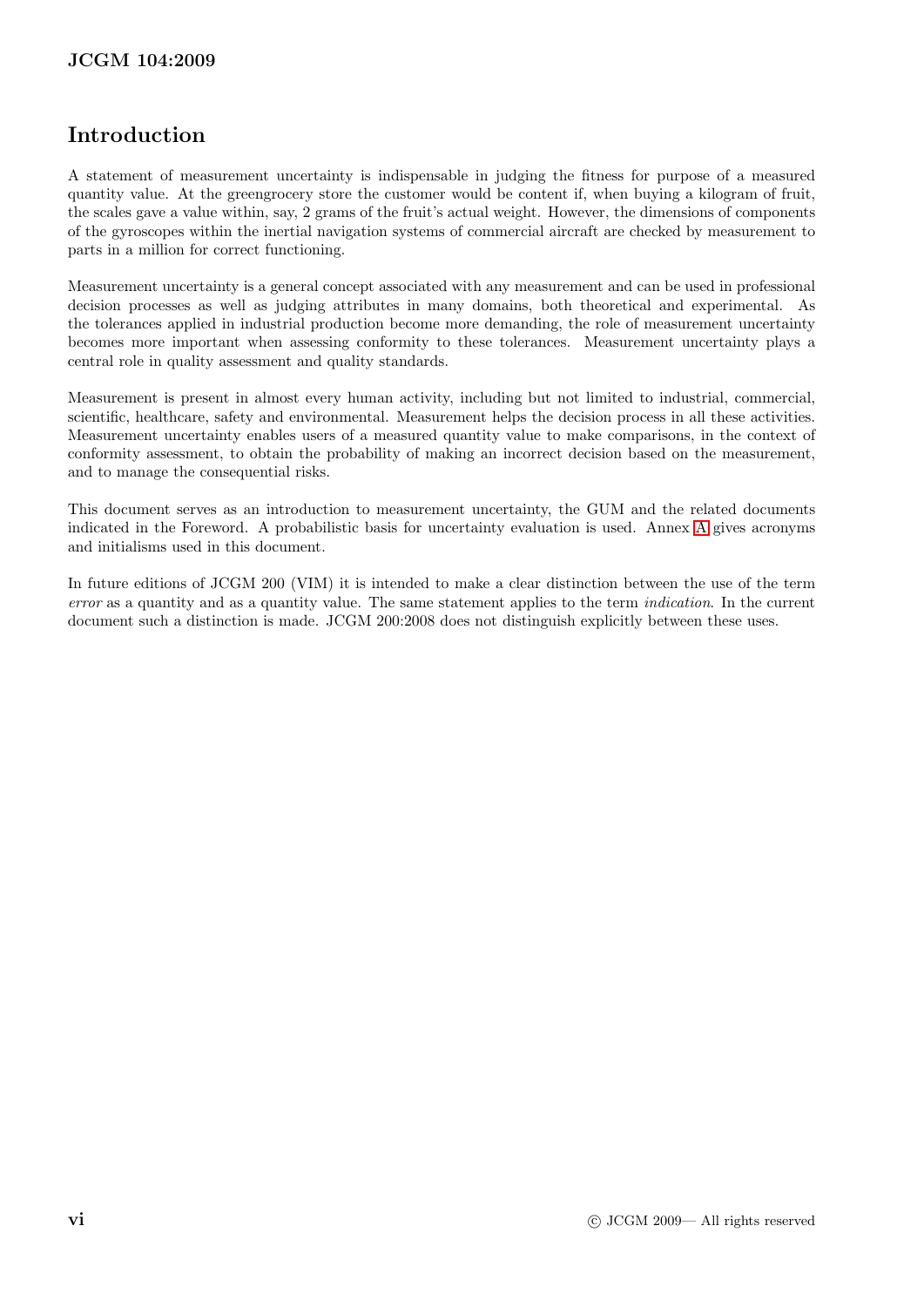# Evaluation of measurement data — An introduction to the 'Guide to the expression of uncertainty in measurement' and related documents

## <span id="page-8-0"></span>1 Scope

The Joint Committee for Guides in Metrology (JCGM) has prepared this document to promote the sound evaluation of measurement uncertainty through the use of the GUM (see clause [2\)](#page-9-0) and to provide an introduction to the GUM Supplements and other documents JCGM is producing: [JCGM 101:2008](#page-0-0) (see clause [2\)](#page-9-0) and references [\[3,](#page-24-1) [4,](#page-24-2) [5,](#page-24-3) [6,](#page-24-4) [7\]](#page-24-5).

As in the GUM, this document is primarily concerned with the expression of uncertainty relating to the measurement of a well-defined quantity—the measurand [JCGM 200:2008 (VIM) 2.3]—that can be characterized by an essentially unique true value [JCGM 200:2008 (VIM) 2.11 NOTE 3]. The GUM provides a rationale for not using the term 'true', but this term will be kept in this document when there is otherwise a possibility for ambiguity or confusion.

The purpose of the GUM Supplements and the other documents produced by the JCGM is to help with the interpretation of the GUM and enhance its application. The GUM Supplements and the other documents are together intended to have a scope that is considerably broader than that of the GUM.

This document introduces measurement uncertainty, the GUM, and the GUM Supplements and other documents that support the GUM. It is directed predominantly at the measurement of quantities that can be characterized by continuous variables such as length, temperature, time, and amount of substance.

This introductory document is aimed at the following, including but not limited to

- scientific activities and disciplines in general,
- industrial activities and disciplines in general,
- calibration, testing and inspection laboratories in industry, and laboratories such as those concerned with health, safety and environment, and
- evaluation and accreditation bodies.

It is hoped that it will also be useful to designers, because a product specification that takes better account of inspection requirements (and the associated measurement) can result in less stringent manufacturing requirements. It is also directed at academia, with the hope that more university departments will include modules on measurement uncertainty evaluation in their courses. As a result, a new generation of students would be better armed to understand and provide uncertainty statements associated with measured quantity values, and thus gain an improved appreciation of measurement.

This introductory document, the GUM, the GUM Supplements and the other documents should be used in conjunction with the 'International Vocabulary of Metrology—Basic and general concepts and associated terms' and all three parts of ISO 3534 cited in clause [2,](#page-9-0) which define statistical terms (used in statistics and probability, including applied statistics and design of experiments), and express them in a conceptual framework in accordance with normative terminology practice. The last consideration relates to the fact that the theoretical background of evaluation of measurement data and evaluation of the uncertainty of measurement is supported by mathematical statistics and probability.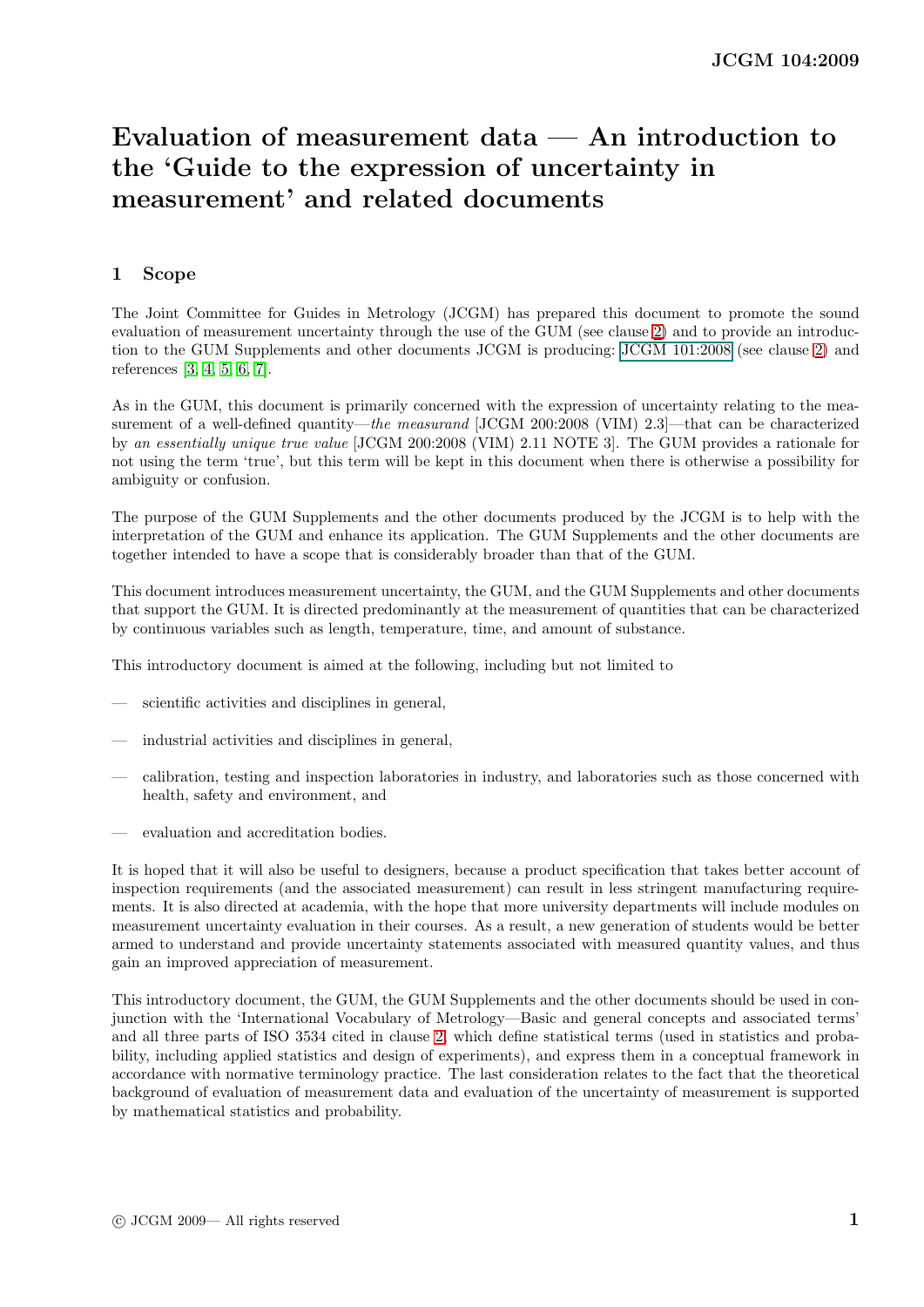## <span id="page-9-0"></span>2 Normative references

The following referenced documents are indispensable for the application of this document. For dated references, only the edition cited applies. For undated references, the latest edition of the referenced document (including any amendments) applies.

[JCGM 100:2008.](#page-0-0) Evaluation of measurement data — Guide to the expression of uncertainty in measurement (GUM). Joint Committee for Guides in Metrology.

[JCGM 101:2008.](#page-0-0) Evaluation of measurement data — Supplement 1 to the "Guide to the expression of uncertainty in measurement" — Propagation of distributions using a Monte Carlo method. Joint Committee for Guides in Metrology.

[JCGM 200:2008.](#page-0-0) International Vocabulary of Metrology—Basic and general concepts and associated terms, 3rd Edition. Joint Committee for Guides in Metrology

[ISO 3534-1:2006.](http://www.iso.org/iso/iso_catalogue/catalogue_tc/catalogue_detail.htm?csnumber=40145) Statistics – Vocabulary and symbols – Part 1: General statistical terms and terms used in probability.

[ISO 3534-2:2006.](http://www.iso.org/iso/iso_catalogue/catalogue_tc/catalogue_detail.htm?csnumber=40147) Statistics – Vocabulary and symbols – Part 2: Applied statistics.

[ISO 3534-3:1999.](http://www.iso.org/iso/iso_catalogue/catalogue_tc/catalogue_detail.htm?csnumber=20236) Statistics – Vocabulary and symbols – Part 3: Design of experiments.

## <span id="page-9-2"></span><span id="page-9-1"></span>3 What is measurement uncertainty?

3.1 The purpose of measurement is to provide information about a quantity of interest—a *measurand* [JCGM 200:2008 (VIM) 2.3]. The measurand might be the volume of a vessel, the potential difference between the terminals of a battery, or the mass concentration of lead in a flask of water.

<span id="page-9-3"></span>3.2 No measurement is exact. When a quantity is measured, the outcome depends on the measuring system [JCGM 200:2008 (VIM) 3.2], the measurement procedure, the skill of the operator, the environment, and other effects [\[1\]](#page-24-6). Even if the quantity were to be measured several times, in the same way and in the same circumstances, a different *indication value* [JCGM 200:2008 (VIM) 4.1] (measured quantity value [JCGM 200:2008 (VIM) 2.10]) would in general be obtained each time, assuming that the measuring system has sufficient resolution to distinguish between the indication values. Such indication values are regarded as instances of an indication quantity.

<span id="page-9-4"></span>**3.3** The *dispersion* of the indication values would relate to how well the measurement is made. Their *average* would provide an estimate [ISO 3534-1:2006 1.31] of the true quantity value [JCGM 200:2008 (VIM) 2.11] that generally would be more reliable than an individual indication value. The dispersion and the number of indication values would provide information relating to the average value as an estimate of the true quantity value. However, this information would not generally be adequate.

3.4 The measuring system may provide indication values that are not dispersed about the true quantity value, but about some value offset from it. The difference between the offset value and the true quantity value is sometimes called the systematic error value [JCGM 200:2008 (VIM) 2.17]. Take the domestic bathroom scales. Suppose they are not set to show zero when there is nobody on the scales, but to show some value offset from zero. Then, no matter how many times the person's mass were re-measured, the effect of this offset would be inherently present in the average of the indication values. In general, a systematic error, regarded as a quantity, is a component of error that remains constant or depends in a specific manner on some other quantity.

3.5 There are two types of measurement error quantity, systematic and random [JCGM 200:2008 (VIM) 2.19]. A systematic error (an estimate of which is known as a measurement bias [JCGM 200:2008 (VIM) 2.18]) is associated with the fact that a measured quantity value contains an offset. A random error is associated with the fact that when a measurement is repeated it will generally provide a measured quantity value that is different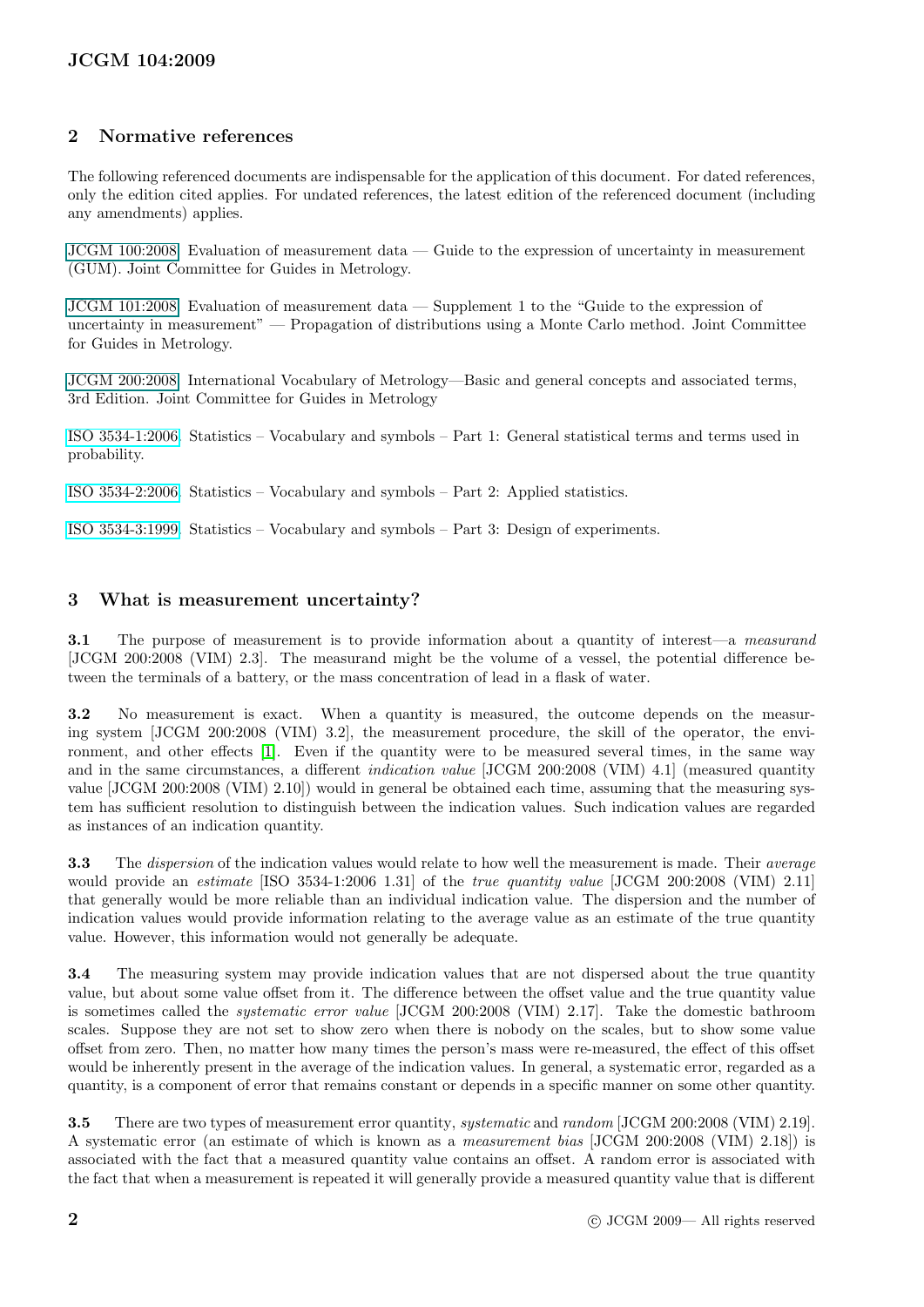from the previous value. It is random in that the next measured quantity value cannot be predicted exactly from previous such values. (If a prediction were possible, allowance for the effect could be made!) In general, there can be a number of contributions to each type of error.

<span id="page-10-1"></span>3.6 A challenge in measurement is how best to express what is learned about the measurand. Expression of systematic and random error values relating to the measurement, along with a best estimate of the measurand, is one approach that was often used prior to the introduction of the GUM. The GUM provided a different way of thinking about measurement, in particular about how to express the perceived quality of the result of a measurement. Rather than express the result of a measurement by providing a best estimate of the measurand, along with information about systematic and random error values (in the form of an 'error analysis'), the GUM approach is to express the result of a measurement as a best estimate of the measurand, along with an associated measurement uncertainty.

3.7 One of the basic premises of the GUM approach is that it is possible to characterize the quality of a measurement by accounting for both systematic and random errors on a comparable footing, and a method is provided for doing that (see [7.2\)](#page-18-0). This method refines the information previously provided in an 'error analysis', and puts it on a probabilistic basis through the concept of measurement uncertainty.

<span id="page-10-2"></span>3.8 Another basic premise of the GUM approach is that it is not possible to state how well the essentially unique true value of the measurand is known, but only how well it is believed to be known. Measurement uncertainty can therefore be described as a measure of how well one believes one knows the essentially unique true value of the measurand. This uncertainty reflects the incomplete knowledge of the measurand. The notion of 'belief' is an important one, since it moves metrology into a realm where results of measurement need to be considered and quantified in terms of probabilities that express degrees of belief.

<span id="page-10-0"></span>3.9 The above discussion concerns the direct measurement of a quantity, which incidentally occurs rarely. The bathroom scales may convert a measured extension of a spring into an estimate of the measurand, the mass of the person on the scales. The particular relationship between extension and mass is determined by the calibration [JCGM 200:2008 (VIM) 2.39] of the scales.

3.10 A relationship such as that in [3.9](#page-10-0) constitutes a rule for converting a quantity value into the corresponding value of the measurand. The rule is usually known as a measurement model [JCGM 200:2008 (VIM) 2.48] or simply a model. There are many types of measurement in practice and therefore many rules or models. Even for one particular type of measurement there may well be more than one model. A simple model (for example a proportional rule, where the mass is proportional to the extension of the spring) might be sufficient for everyday domestic use. Alternatively, a more sophisticated model of a weighing, involving additional effects such as air buoyancy, is capable of delivering better results for industrial or scientific purposes. In general there are often several different quantities, for example temperature, humidity and displacement, that contribute to the definition of the measurand, and that need to be measured.

3.11 Correction terms should be included in the model when the conditions of measurement are not exactly as stipulated. These terms correspond to systematic error values [JCGM 200:2008 (VIM) 2.17]. Given an estimate of a correction term, the relevant quantity should be corrected by this estimate [JCGM 100:2008 (GUM) 3.2.4]. There will be an uncertainty associated with the estimate, even if the estimate is zero, as is often the case. Instances of systematic errors arise in height measurement, when the alignment of the measuring instrument is not perfectly vertical, and the ambient temperature is different from that prescribed. Neither the alignment of the instrument nor the ambient temperature is specified exactly, but information concerning these effects is available, for example the lack of alignment is at most 0.001◦ and the ambient temperature at the time of measurement differs from that stipulated by at most  $2 \degree C$ .

3.12 A quantity can depend on time, for instance a radionuclide decaying at a particular rate. Such an effect should be incorporated into the model to yield a measurand corresponding to a measurement at a given time.

3.13 As well as raw data representing measured quantity values, there is another form of data that is frequently needed in a model. Some such data relate to quantities representing physical constants, each of which is known imperfectly. Examples are material constants such as modulus of elasticity and specific heat. There are often other relevant data given in reference books, calibration certificates, etc., regarded as estimates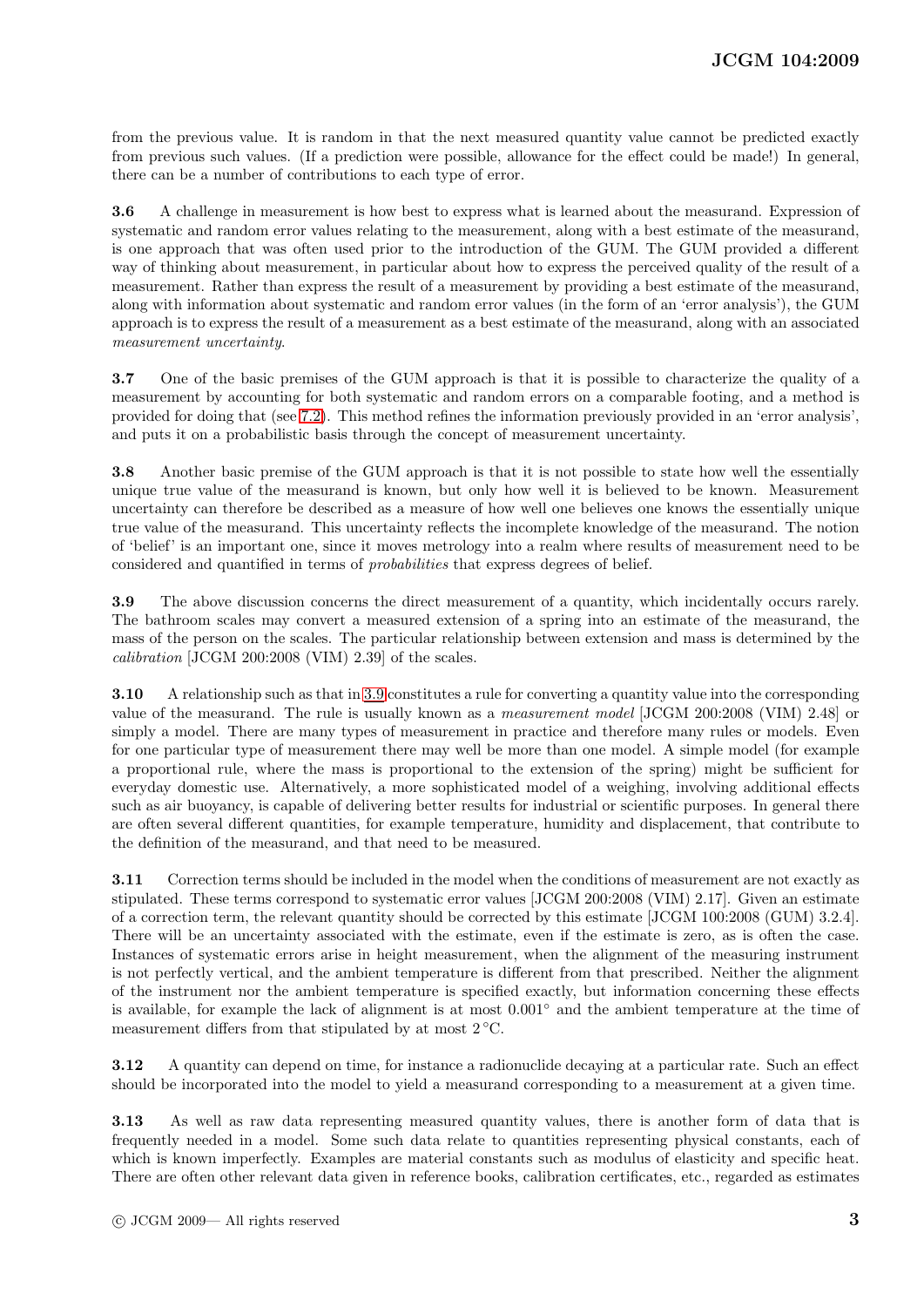of further quantities.

**3.14** The items required by a model to define a measurand are known as *input quantities in a measure*ment model [JCGM 200:2008 (VIM) 2.50]. The rule or model is often referred to as a functional relationship [JCGM 100:2008 (GUM) 4.1]. The *output quantity in a measurement model* [JCGM 200:2008 (VIM) 2.51] is the measurand.

<span id="page-11-7"></span>3.15 Formally, the output quantity, denoted by  $Y$ , about which information is required, is often related to input quantities, denoted by  $X_1, \ldots, X_N$ , about which information is available, by a measurement model [JCGM 100:2008 (GUM) 4.1.1] in the form of a measurement function [JCGM 200:2008 (VIM) 2.49]

<span id="page-11-2"></span>
$$
Y = f(X_1, \dots, X_N). \tag{1}
$$

<span id="page-11-8"></span>3.16 A general expression for a measurement model [JCGM 200:2008 (VIM) 2.48 note 1] is

<span id="page-11-1"></span>
$$
h(Y, X_1, \dots, X_N) = 0. \tag{2}
$$

It is taken that a procedure exists for calculating Y given  $X_1, \ldots, X_N$  in equation [\(2\)](#page-11-1), and that Y is uniquely defined by this equation.

<span id="page-11-3"></span>**3.17** The true values of the input quantities  $X_1, \ldots, X_N$  are unknown. In the approach advocated,  $X_1, \ldots, X_N$  are characterized by probability distributions [JCGM 100:2008 (GUM) 3.3.5, ISO 3534-1:2006 2.11] and treated mathematically as random variables [ISO 3534-1:2006 2.10]. These distributions describe the respective probabilities of their true values lying in different intervals, and are assigned based on available knowledge concerning  $X_1, \ldots, X_N$ . Sometimes, some or all of  $X_1, \ldots, X_N$  are interrelated and the relevant distributions, which are known as *joint*, apply to these quantities taken together. The following considerations, which largely apply to unrelated (independent) quantities, can be extended to interrelated quantities.

<span id="page-11-5"></span>3.18 Consider estimates  $x_1, \ldots, x_N$ , respectively, of the input quantities  $X_1, \ldots, X_N$ , obtained from certificates and reports, manufacturers' specifications, the analysis of measurement data, and so on. The probability distributions characterizing  $X_1, \ldots, X_N$  are chosen such that the estimates  $x_1, \ldots, x_N$ , respectively, are the expectations [\[JCGM 101:2008 3.6,](#page-10-1) ISO 3534-1:2006 2.12] of  $X_1, \ldots, X_N$ . Moreover, for the *i*th input quantity, consider a so-called *standard uncertainty* [JCGM 200:2008 (VIM) 2.30], given the symbol  $u(x_i)$ , defined as the standard deviation [\[JCGM 101:2008 3.8,](#page-10-2) ISO 3534-1:2006 2.37] of the input quantity  $X_i$ . This standard uncertainty is said to be *associated* with the (corresponding) estimate  $x_i$ . The estimate  $x_i$  is best in the sense that  $u^2(x_i)$  is smaller than the expected squared difference of  $X_i$  from any other value.

<span id="page-11-6"></span>3.19 The use of available knowledge to establish a probability distribution to characterize each quantity of interest applies to the  $X_i$  and also to Y. In the latter case, the characterizing probability distribution for Y is determined by the functional relationship [\(1\)](#page-11-2) or [\(2\)](#page-11-1) together with the probability distributions for the  $X_i$ . The determination of the probability distribution for  $Y$  from this information is known as the *propagation of* distributions [JCGM 101:2008 5.2].

<span id="page-11-4"></span>**3.20** Prior knowledge about the true value of the output quantity  $Y$  can also be considered. For the domestic bathroom scales, the fact that the person's mass is positive, and that it is the mass of a person, rather than that of a motor car, that is being measured, both constitute prior knowledge about the possible values of the measurand in this example. Such additional information can be used to provide a probability distribution for Y that can give a smaller standard deviation for Y and hence a smaller standard uncertainty associated with the estimate of  $Y$  [\[2,](#page-24-7) [13,](#page-24-8) [24\]](#page-25-0).

#### <span id="page-11-9"></span><span id="page-11-0"></span>4 Concepts and basic principles

4.1 Further to those in clause [3,](#page-9-1) fundamental concepts and principles of probability theory that underlie the approach advocated for the evaluation and expression of measurement uncertainty are provided in JCGM 105:2008 [\[4\]](#page-24-2).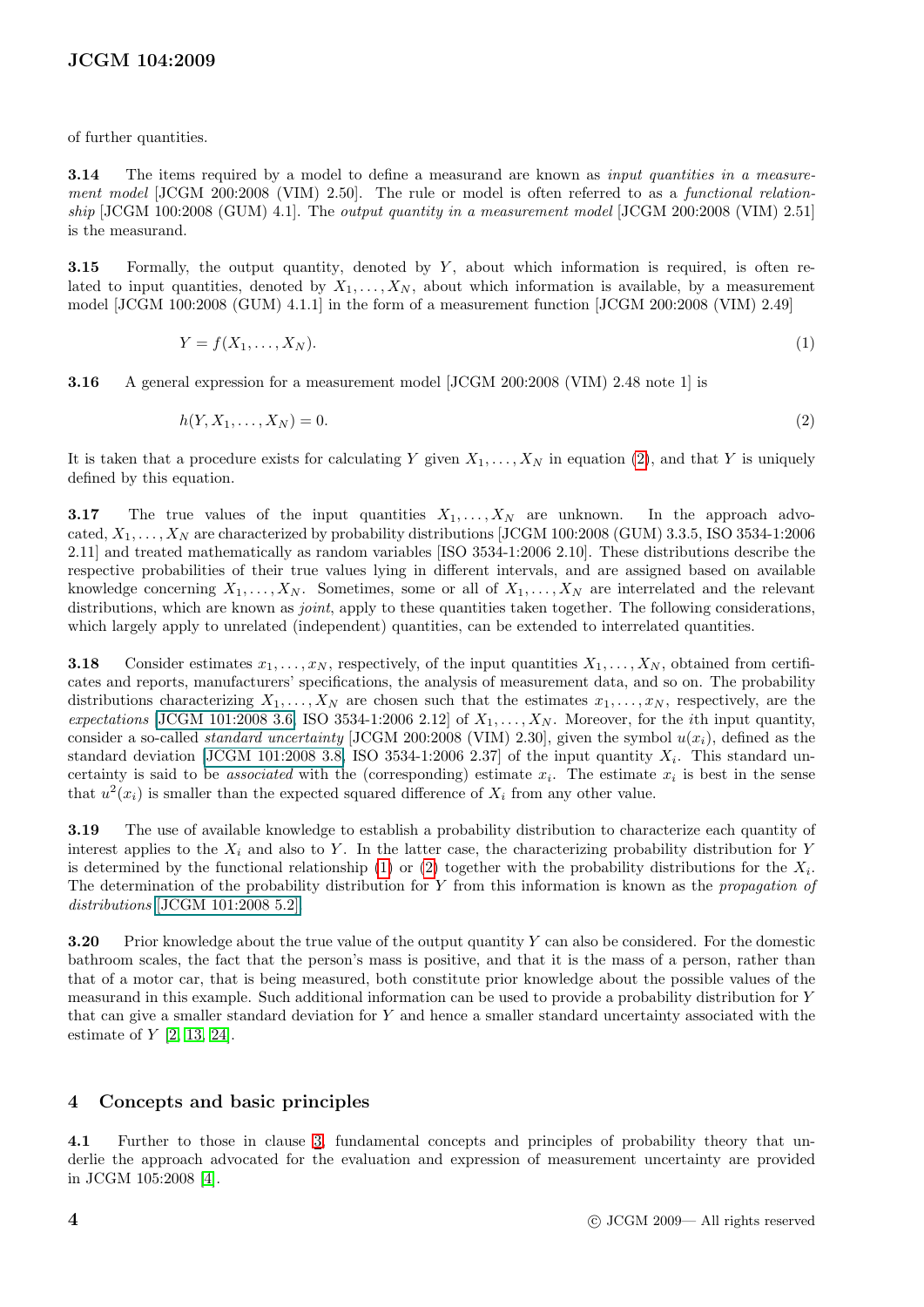4.2 Measurement uncertainty is defined [JCGM 200:2008 (VIM) 2.26] as

non-negative parameter characterizing the dispersion of the quantity values being attributed to a measurand, based on the information used.

This definition is consistent with the considerations of [3.8](#page-10-2) and [3.17](#page-11-3) to [3.20.](#page-11-4)

4.3 Two representations of a probability distribution [\[JCGM 101:2008 3.1,](#page-9-2) ISO 3534-1:2006 2.11] for a random variable  $X$  are used in uncertainty evaluation:

- the distribution function [\[JCGM 101:2008 3.2,](#page-9-3) ISO 3534-1:2006 2.7], a function giving, for every value of its argument, the probability that  $X$  be less than or equal to that value, and
- the probability density function [\[JCGM 101:2008 3.3,](#page-9-4) ISO 3534-1:2006 2.26], the derivative of the distribution function.

**4.4** Knowledge of each input quantity  $X_i$  in a measurement model is often summarized by the best estimate  $x_i$ and the associated standard uncertainty  $u(x_i)$  (see [3.18\)](#page-11-5). If, for any i and j,  $X_i$  and  $X_j$  are related (dependent), the summarizing information will also include a measure of the strength of this relationship, specified as a covariance [ISO 3534-1:2006 2.43] or a correlation. If  $X_i$  and  $X_j$  are unrelated (independent), their covariance is zero.

4.5 The evaluation of measurement data, in the context of the measurement model [\(1\)](#page-11-2) or [\(2\)](#page-11-1), is the use of available knowledge concerning the input quantities  $X_1, \ldots, X_N$ , as represented by the probability distributions used to characterize them, to deduce the corresponding distribution that characterizes the output quantity Y . The evaluation of measurement data might entail determining only a summarizing description of the latter distribution.

**4.6** Knowledge about an input quantity  $X_i$  is inferred from repeated indication values (*Type A eval*uation of uncertainty)  $[JCGM 100:2008 (GUM) 4.2, JCGM 200:2008 (VIM) 2.28]$ , or scientific judgement or other information concerning the possible values of the quantity (Type B evaluation of uncertainty) [JCGM 100:2008 (GUM) 4.3, JCGM 200:2008 (VIM) 2.29].

4.7 In Type A evaluations of measurement uncertainty [JCGM 200:2008 (VIM) 2.28], the assumption is often made that the distribution best describing an input quantity  $X$  given repeated indication values of it (obtained independently) is a Gaussian distribution [ISO 3534-1:2006 2.50].  $X$  then has expectation equal to the average indication value and standard deviation equal to the standard deviation of the average. When the uncertainty is evaluated from a small number of indication values (regarded as instances of an indication quantity characterized by a Gaussian distribution), the corresponding distribution can be taken as a t-distribution [ISO 3534- 1:2006 2.53]. Figure [1](#page-13-0) shows a Gaussian distribution and (broken curve) a t-distribution with four degrees of freedom. Other considerations apply when the indication values are not obtained independently.

<span id="page-12-0"></span>4.8 For a Type B evaluation of uncertainty [JCGM 200:2008 (VIM) 2.29], often the only available information is that X lies in a specified interval  $[a, b]$ . In such a case, knowledge of the quantity can be characterized by a rectangular probability distribution [JCGM 100:2008 (GUM) 4.3.7, ISO 3534-1:2006 2.60] with limits a and b (figure [2\)](#page-13-1). If different information were available, a probability distribution consistent with that information would be used [\[26\]](#page-25-1).

4.9 Once the input quantities  $X_1, \ldots, X_N$  have been characterized by appropriate probability distributions, and the measurement model has been developed, the probability distribution for the measurand  $Y$  is fully specified in terms of this information (also see [3.19\)](#page-11-6). In particular, the expectation of  $Y$  is used as the estimate of Y , and the standard deviation of Y as the standard uncertainty associated with this estimate.

4.10 Figure [3](#page-14-0) depicts the additive measurement function  $Y = X_1 + X_2$  in the case where  $X_1$  and  $X_2$  are each characterized by a (different) rectangular probability distribution. Y has a symmetric trapezoidal probability distribution in this case.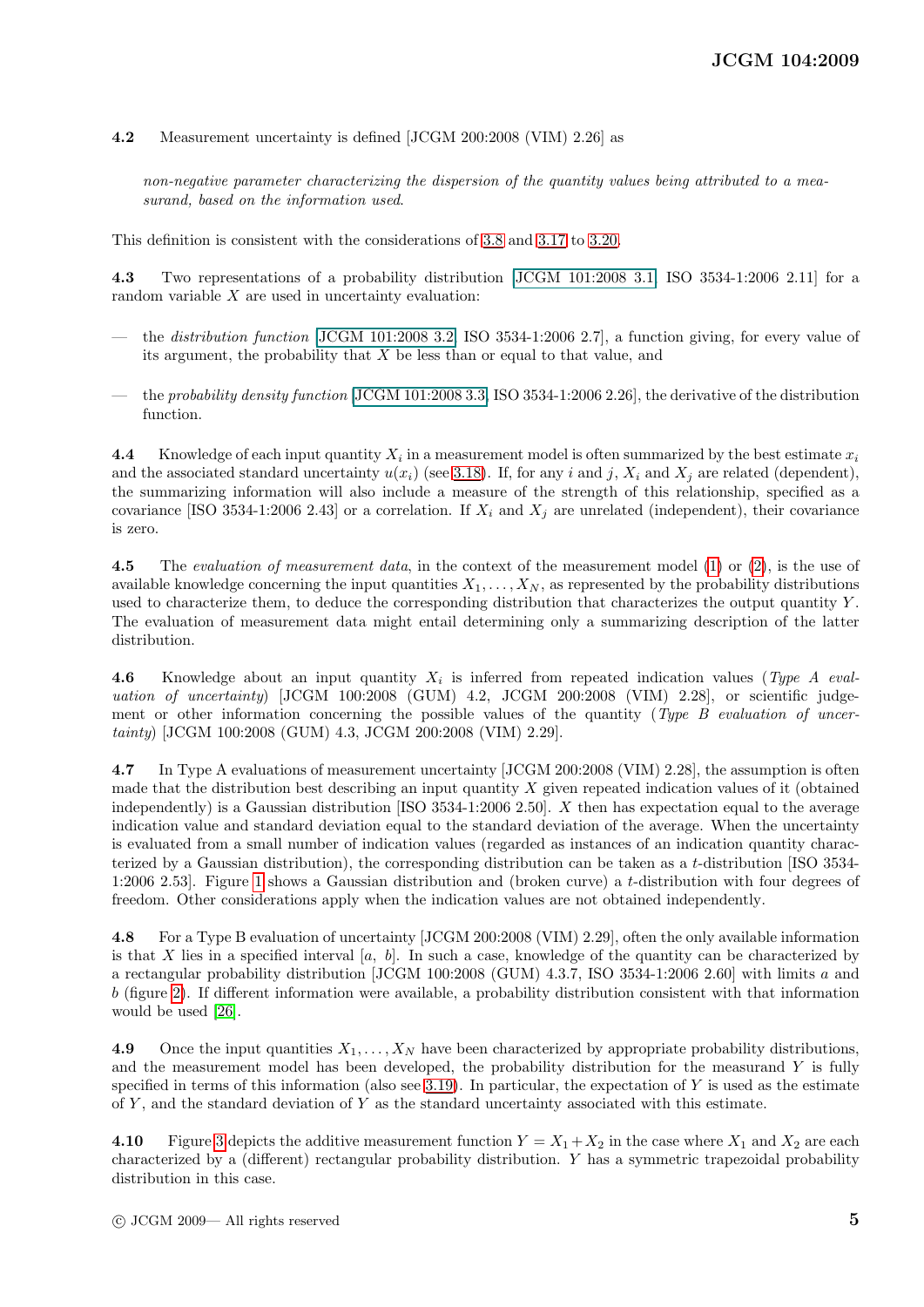

<span id="page-13-0"></span>Figure  $1 - A$  Gaussian distribution (continuous black curve) and a t-distribution with four degrees of freedom (broken red curve) ('unit' denotes any unit)



<span id="page-13-1"></span>Figure 2 — Rectangular probability distribution with limits −0.1 unit and 0.1 unit ('unit' denotes any unit)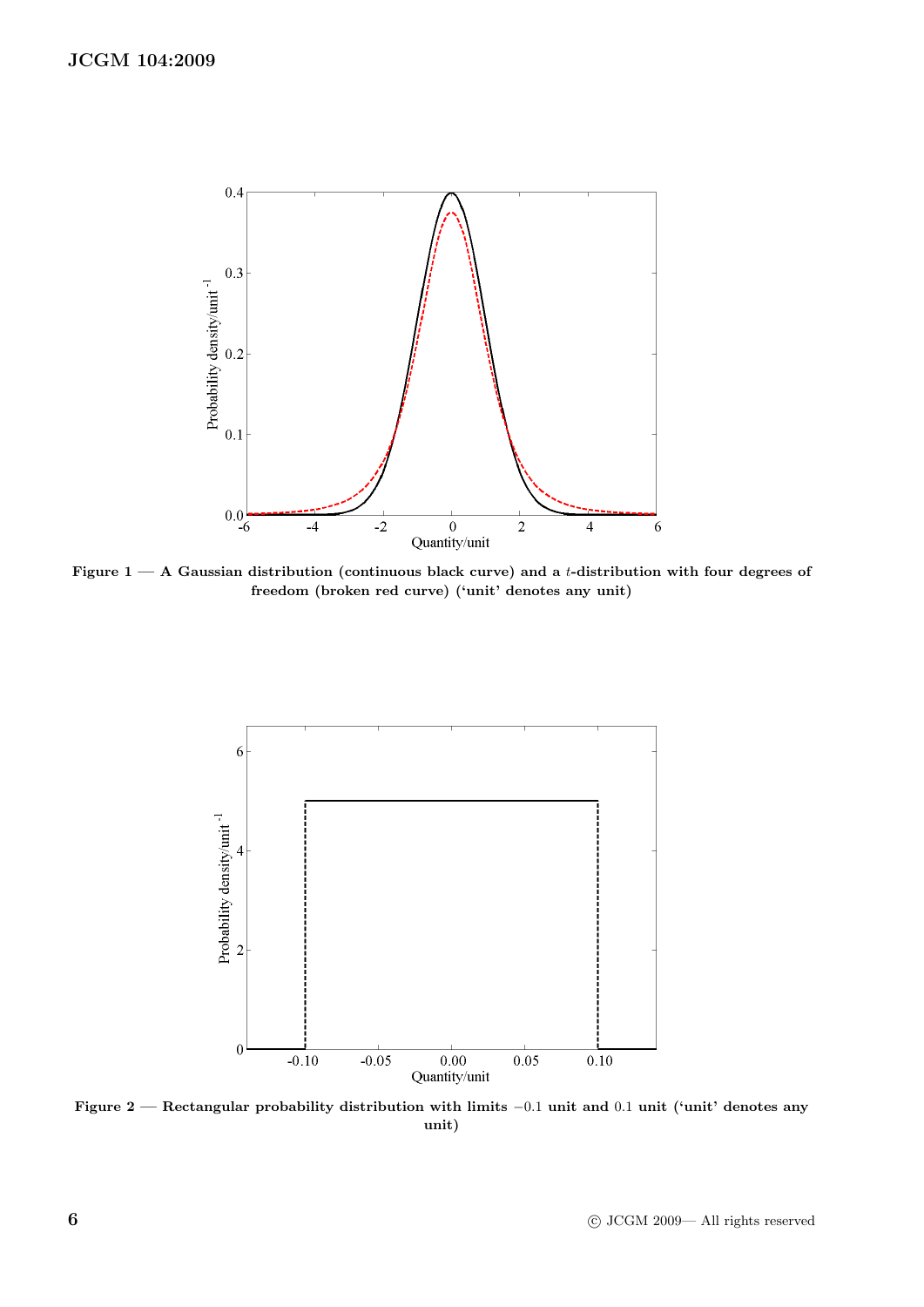

<span id="page-14-0"></span>Figure 3 — An additive measurement function with two input quantities  $X_1$  and  $X_2$  characterized by rectangular probability distributions

4.11 Often an interval containing Y with a specified probability is required. Such an interval, a *coverage* interval [JCGM 200:2008 (VIM) 2.36], can be deduced from the probability distribution for Y. The specified probability is known as the coverage probability [JCGM 200:2008 (VIM) 2.37].

4.12 For a given coverage probability, there is more than one coverage interval,

- a) the probabilistically symmetric coverage interval [\[JCGM 101:2008 3.15\],](#page-11-7) for which the probabilities (summing to one minus the coverage probability) of a value to the left and the right of the interval are equal, and
- b) the shortest coverage interval [\[JCGM 101:2008 3.16\],](#page-11-8) for which the length is least over all coverage intervals having the same coverage probability.

4.13 Figure [4](#page-15-1) shows a probability distribution (a truncated and scaled Gaussian distribution, indicated by the decreasing curve) with the endpoints of the shortest (continuous blue vertical lines) and those of the probabilistically symmetric (broken red vertical lines) 95 % coverage intervals for a quantity characterized by this distribution. The distribution is asymmetric and the two coverage intervals are different (most notably their right-hand endpoints). The shortest coverage interval has its left-hand endpoint at zero, the smallest possible value for the quantity. The probabilistically symmetric coverage interval in this case is 15 % longer than the shortest coverage interval.

<span id="page-14-2"></span>4.14 Sensitivity coefficients  $c_1, \ldots, c_N$  [JCGM 100:2008 (GUM) 5.1.3] describe how the estimate y of Y would be influenced by small changes in the estimates  $x_1, \ldots, x_N$  of the input quantities  $X_1, \ldots, X_N$ . For the measurement function [\(1\)](#page-11-2),  $c_i$  equals the partial derivative of first order of f with respect to  $X_i$  evaluated at  $X_1 = x_1, X_2 = x_2$ , etc. For the linear measurement function

<span id="page-14-3"></span>
$$
Y = c_1 X_1 + \dots + c_N X_N,\tag{3}
$$

with  $X_1, \ldots, X_N$  independent, a change in  $x_i$  equal to  $u(x_i)$  would give a change  $c_iu(x_i)$  in y. This statement would generally be approximate for the measurement models [\(1\)](#page-11-2) and [\(2\)](#page-11-1) (see [7.2.4\)](#page-18-1). The relative magnitudes of the terms  $|c_i|u(x_i)$  are useful in assessing the respective contributions from the input quantities to the standard uncertainty  $u(y)$  associated with y.

4.15 The standard uncertainty  $u(y)$  associated with the estimate y of the output quantity Y is not given by the sum of the  $|c_i|u(x_i)$ , but these terms combined in quadrature [JCGM 100:2008 (GUM) 5.1.3], namely by (an expression that is generally approximate for the measurement models [\(1\)](#page-11-2) and [\(2\)](#page-11-1))

<span id="page-14-1"></span>
$$
u^{2}(y) = c_{1}^{2}u^{2}(x_{1}) + \cdots + c_{N}^{2}u^{2}(x_{N}).
$$
\n(4)

4.16 When the input quantities  $X_i$  contain dependencies, formula [\(4\)](#page-14-1) is augmented by terms containing covariances [JCGM 100:2008 (GUM) 5.2.2], which may increase or decrease  $u(y)$ .

4.17 According to Resolution 10 of the 22nd CGPM (2003) " . . . the symbol for the decimal marker shall be either the point on the line or the comma on the line ...". The JCGM has decided to adopt, in its documents

 $\odot$  JCGM 2009— All rights reserved  $7$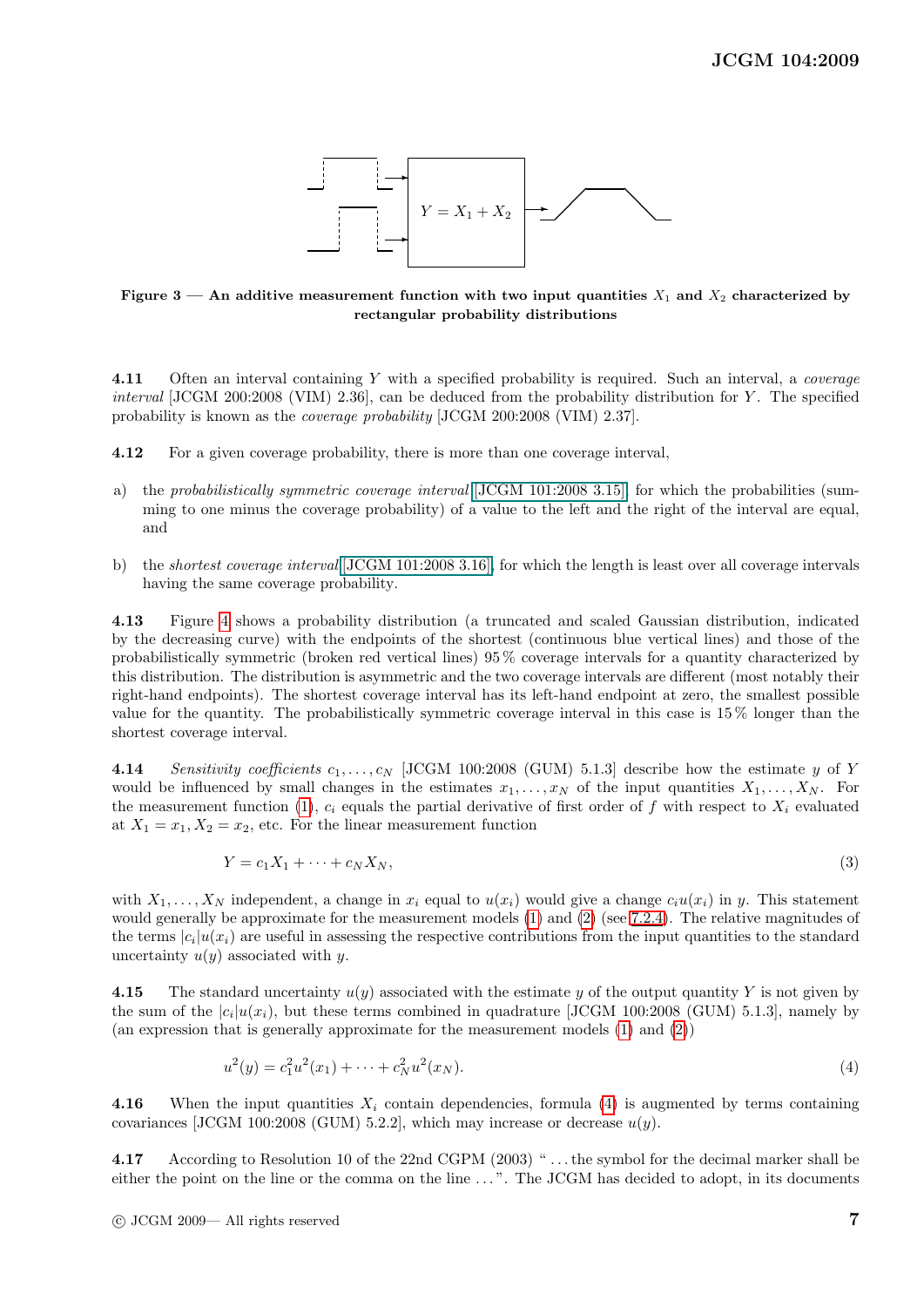

<span id="page-15-1"></span>Figure 4 — Shortest 95 % coverage interval (endpoints shown by continuous blue vertical lines) and probabilistically symmetric 95 % coverage interval (broken red) for a quantity characterized by a truncated and scaled Gaussian distribution ('unit' denotes any unit)

in English, the point on the line.

#### <span id="page-15-0"></span>5 Stages of uncertainty evaluation

5.1 The main stages of uncertainty evaluation constitute formulation and calculation, the latter consisting of propagation and summarizing.

- 5.2 The formulation stage (see clause [6\)](#page-16-0) constitutes
- a) defining the output quantity  $Y$  (the measurand),
- b) identifying the input quantities on which  $Y$  depends,
- c) developing a measurement model relating Y to the input quantities, and
- d) on the basis of available knowledge, assigning probability distributions Gaussian, rectangular, etc. to the input quantities (or a joint probability distribution to those input quantities that are not independent).

5.3 The calculation stage (see clause [7\)](#page-17-0) consists of propagating the probability distributions for the input quantities through the measurement model to obtain the probability distribution for the output quantity  $Y$ , and summarizing by using this distribution to obtain

- a) the expectation of Y, taken as an estimate  $y$  of Y.
- b) the standard deviation of Y, taken as the standard uncertainty  $u(y)$  associated with y [JCGM 100:2008 (GUM) E.3.2], and
- c) a coverage interval containing Y with a specified coverage probability.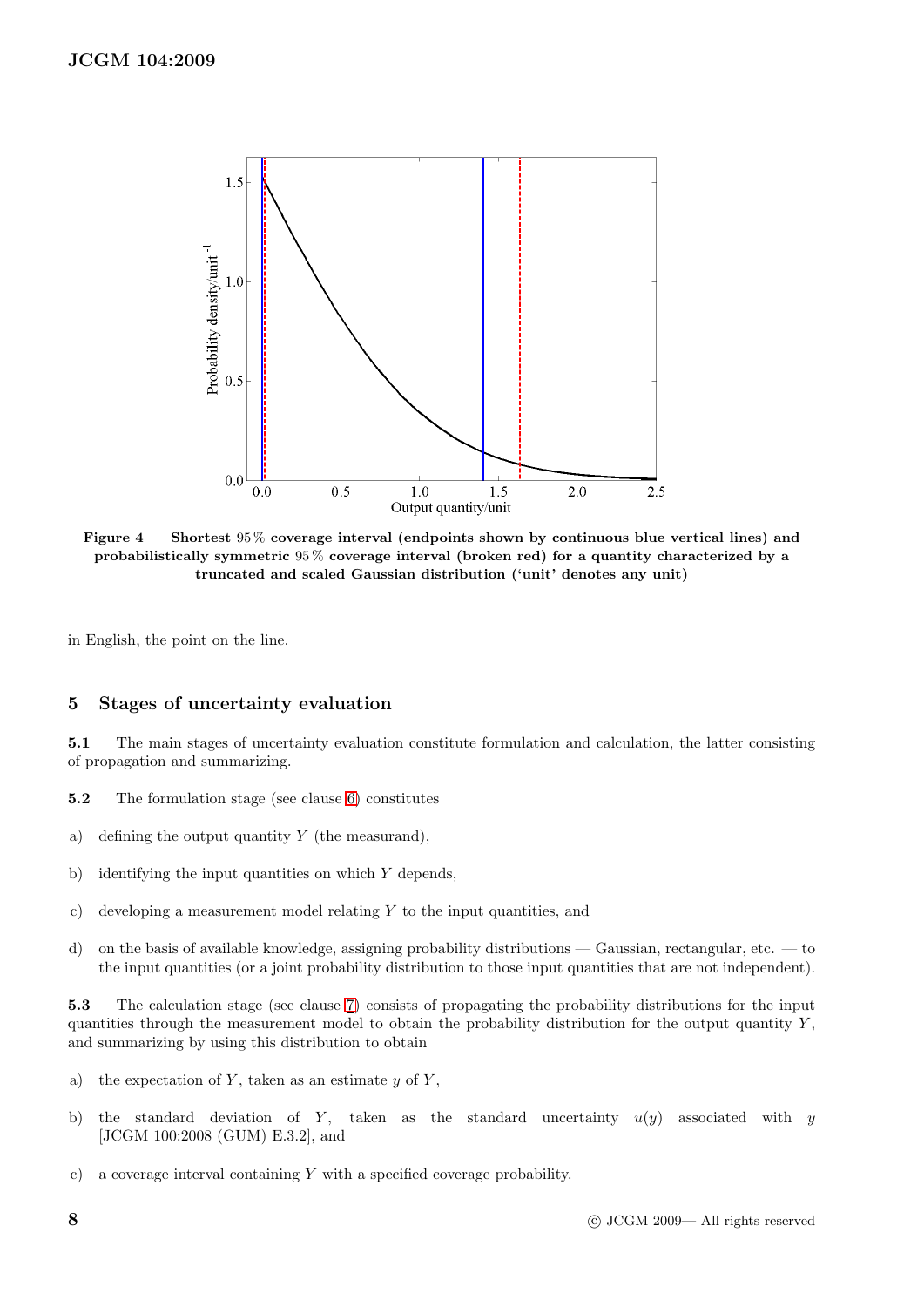#### <span id="page-16-2"></span><span id="page-16-0"></span>6 The formulation stage: developing a measurement model

6.1 The formulation stage of uncertainty evaluation involves developing a measurement model, incorporating corrections and other effects as necessary. In some fields of measurement, this stage can be very difficult. It also involves using available knowledge to characterize the input quantities in the model by probability distributions. JCGM 103 [\[6\]](#page-24-4) provides guidance on developing and working with a measurement model. The assignment of probability distributions to the input quantities in a measurement model is considered in JCGM 101 [\[JCGM 101:2008 6\]](#page-16-0) and JCGM 102 [\[5\]](#page-24-3).

<span id="page-16-3"></span>6.2 A measurement model relating the input quantities to the output quantity is initially developed. There might be more than one output quantity (see  $6.5$ ). The model is formed on theoretical or empirical grounds or both, and generally depends on the metrology discipline, electrical, dimensional, thermal, mass, etc. The model is then augmented by terms constituting further input quantities, describing effects that influence the measurement. JCGM 103 [\[6\]](#page-24-4) provides guidance on handling these additional effects, which may be categorized into random and systematic effects.

6.3 JCGM 103 considers broader classes of measurement model than does the GUM, categorizing the model according to whether

- a) the quantities involved are real or complex,
- b) the measurement model takes the general form [\(2\)](#page-11-1) or can be expressed as a measurement function [\(1\)](#page-11-2), and
- c) there is a single output quantity or more than one output quantity (see [6.5\)](#page-16-1).

In category (a), complex quantities occur especially in electrical metrology, and also in acoustical and optical metrology. In category (b), for a measurement function the output quantity is expressed directly as a formula involving the input quantities, and for a general measurement model an equation is solved for the output quantity in terms of the input quantities (see [6.5\)](#page-16-1).

6.4 Examples from a range of metrology disciplines illustrate various aspects of JCGM 103. Guidance on numerical analysis aspects that arise in treating these examples is given. Guidance also includes the use of changes of variables so that all or some of the resulting quantities are uncorrelated or only weakly correlated.

<span id="page-16-1"></span>6.5 The GUM and [JCGM 101:2008](#page-0-0) concentrate on measurement models in the form of measurement functions having a single output quantity Y. Many measurement problems arise, however, for which there is more than one output quantity, depending on a common set of input quantities. These output quantities are denoted by  $Y_1, \ldots, Y_m$ . Instances include (a) an output quantity that is complex, and represented in terms of its real and imaginary components (or magnitude and phase), (b) quantities representing the parameters of a calibration function, and (c) quantities describing the geometry of the surface of an artefact. The GUM does not directly address such models, although examples are given concerning simultaneous resistance and reactance measurement [JCGM 100:2008 (GUM) H.2] and thermometer calibration [JCGM 100:2008 (GUM) H.3].

6.6 The formulation phase of uncertainty evaluation for the case of more than one measurand is consistent with that for a measurement model with a single measurand: it comprises developing a model and assigning probability distributions to the input quantities based on available knowledge. As for a measurement model with a single output quantity, there is an estimate of each input quantity and a standard uncertainty associated with that estimate (and possibly covariances associated with pairs of estimates). Furthermore, since in general each output quantity depends on all the input quantities, in addition to determining estimates of these output quantities and the standard uncertainties associated with these estimates, it is required to evaluate the covariances associated with all pairs of these estimates.

**6.7** The counterpart of the measurement function  $(1)$  for a number m of output quantities is

$$
Y_1 = f_1(X_1, \dots, X_N), \quad Y_2 = f_2(X_1, \dots, X_N), \quad \dots, \quad Y_m = f_m(X_1, \dots, X_N), \tag{5}
$$

in which there are m functions  $f_1, \ldots, f_m$ . Figure [5](#page-17-2) illustrates such a measurement function.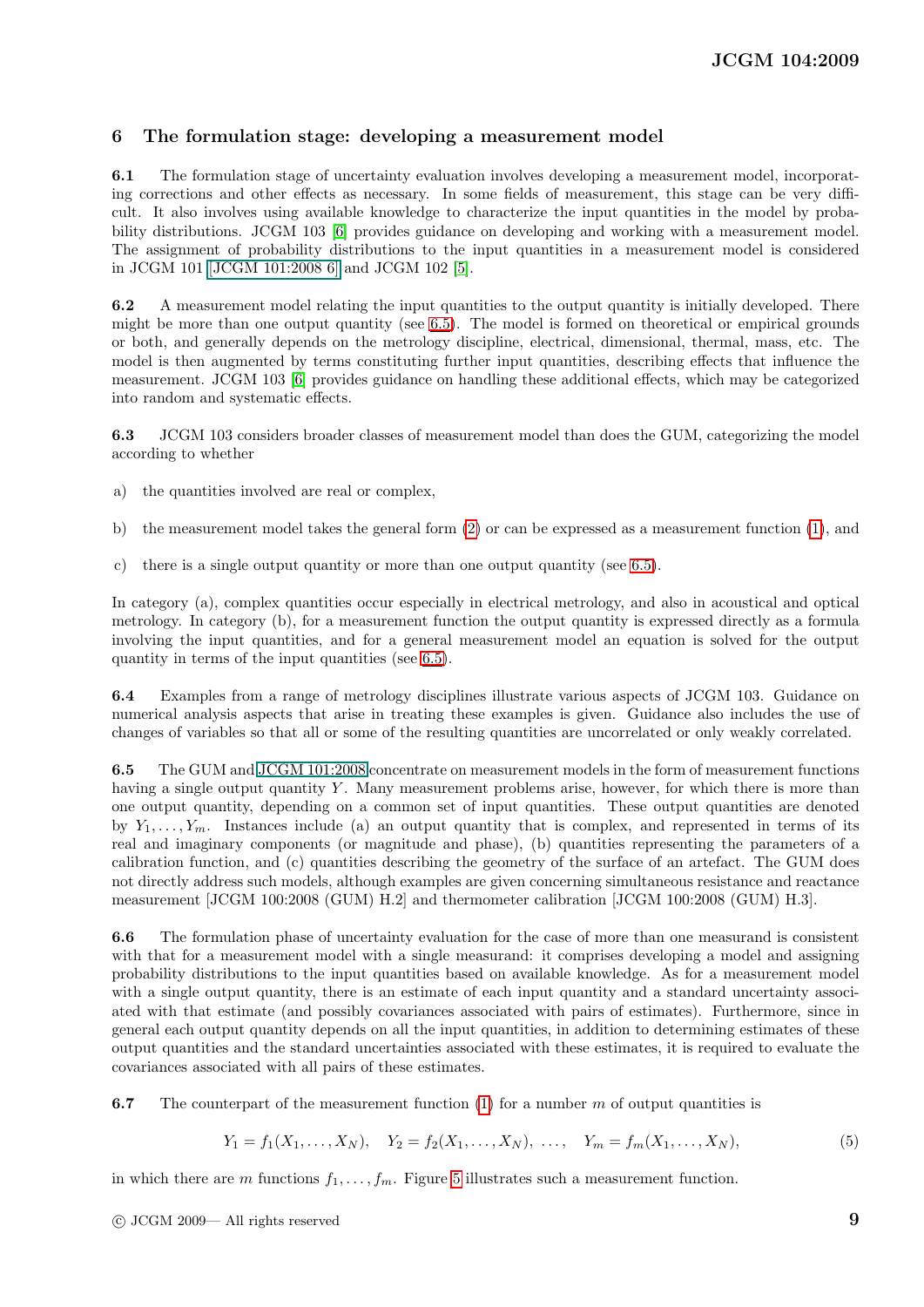

<span id="page-17-2"></span>Figure 5 — A measurement function with three input quantities  $X_1$ ,  $X_2$  and  $X_3$ , and two output quantities  $Y_1$  and  $Y_2$ 

<span id="page-17-4"></span>6.8 *Multistage measurement models*, where the output quantities from previous stages become the input quantities to subsequent stages, are also treated in JCGM 103. A common example of a multistage measurement model relates to the construction and use of a calibration function [JCGM 200:2008 (VIM) 2.39] (see figure [6\)](#page-17-3):

- a) Given quantity values provided by measurement standards, and corresponding indication values provided by a measuring system, determine estimates of the parameters of the calibration function. The standard uncertainties associated with the measured quantity values and the indication values give rise to standard uncertainties associated with these estimates and in general with covariances associated with all pairs of these estimates;
- b) Given a further indication value, evaluate the calibration function to provide the corresponding measured quantity value. This step involves the inverse of the calibration function. The standard uncertainties and covariances associated with the estimates of the parameters of the calibration function, together with the standard uncertainty associated with the further indication value, give rise to a standard uncertainty associated with this measured quantity value.



<span id="page-17-3"></span>Figure  $6 - A$  two-stage measurement model for a calibration function in which quantity values provided by measurement standards and corresponding indication values are used to establish estimates of the parameters of the calibration function, which, given a further indication value, are used to estimate the corresponding measured quantity value

## <span id="page-17-0"></span>7 The calculation (propagation and summarizing) stage of uncertainty evaluation

#### <span id="page-17-1"></span>7.1 General

7.1.1 The propagation stage of uncertainty evaluation is known as the propagation of distributions [JCGM 101:2008 5.2], various approaches for which are available, including

a) the GUM uncertainty framework, constituting the application of the law of propagation of uncertainty, and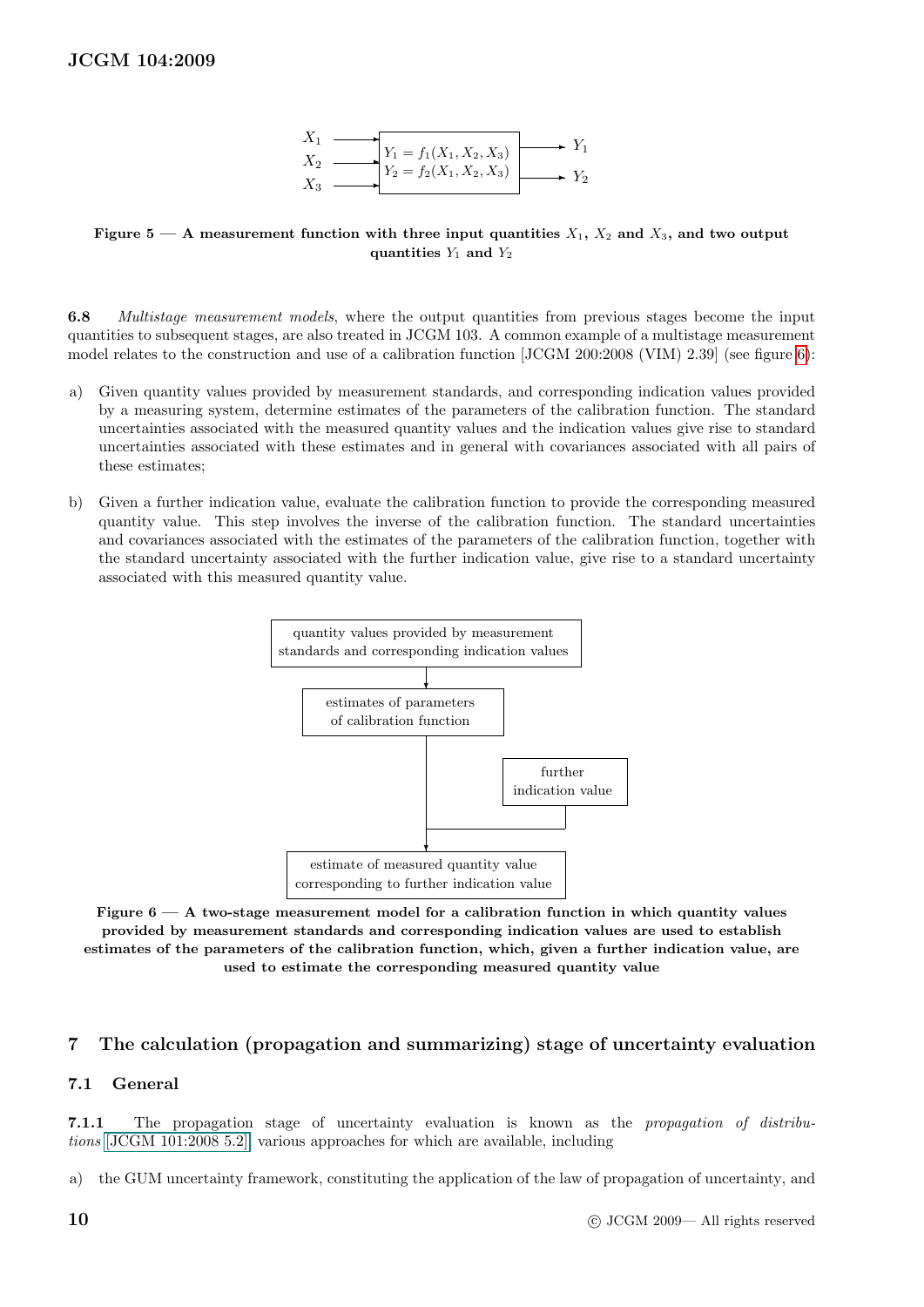the characterization of the output quantity Y by a Gaussian or a t-distribution (see  $7.2$ ),

- b) analytic methods, in which mathematical analysis is used to derive an algebraic form for the probability distribution for  $Y$  (see  $7.3$ ), and
- c) a Monte Carlo method (MCM), in which an approximation to the distribution function for Y is established numerically by making random draws from the probability distributions for the input quantities, and evaluating the model at the resulting values (see [7.4\)](#page-20-0).

7.1.2 For any particular uncertainty evaluation problem, approach a), b) or c) (or some other approach) is used, a) being generally approximate, b) exact, and c) providing a solution with a numerical accuracy that can be controlled.

7.1.3 The application of approaches a) and c) to measurement functions with any number of output quantities, and general measurement models, is considered in [7.5.](#page-20-1)

#### <span id="page-18-2"></span><span id="page-18-0"></span>7.2 The GUM uncertainty framework

7.2.1 The GUM uncertainty framework [JCGM 100:2008 (GUM) 3.4.8, 5.1] (depicted in figure [7\)](#page-19-1) uses

- a) the best estimates  $x_i$  of the input quantities  $X_i$ ,
- b) the standard uncertainties  $u(x_i)$  associated with the  $x_i$ , and
- c) the sensitivity coefficients  $c_i$  (see [4.14\)](#page-14-2)

to form an estimate y of the output quantity Y and the associated standard uncertainty  $u(y)$ .

7.2.2 A variant [JCGM 100:2008 (GUM) 5.2] of [7.2.1](#page-18-2) applies when the input quantities are mutually depen-dent (not indicated in figure [7\)](#page-19-1). By regarding the probability distribution for  $Y$  as Gaussian, a coverage interval for Y corresponding to a specified coverage probability is also determined [JCGM 100:2008 (GUM) G.2]. When the degrees of freedom [ISO 3534-1:2006 2.54] relating to any  $u(x_i)$  is finite, an (effective) degrees of freedom relating to  $u(y)$  is determined, and the probability distribution for Y taken as a t-distribution.

7.2.3 There are many circumstances where the GUM uncertainty framework [JCGM 100:2008 (GUM) 5] can be applied and leads to valid statements of uncertainty. If the measurement function is linear in the input quantities and the probability distributions for these quantities are Gaussian, the GUM uncertainty framework provides exact results [JCGM 101:2008 5.7]. Even when these conditions do not hold, the approach can often work sufficiently well for practical purposes [JCGM 101:2008 5.8].

<span id="page-18-1"></span>7.2.4 There are situations where the GUM uncertainty framework might not be satisfactory, including those where

- a) the measurement function is non-linear,
- b) the probability distributions for the input quantities are asymmetric,
- c) the uncertainty contributions  $|c_1|u(x_1), \ldots, |c_N|u(x_N)$  (see [4.14\)](#page-14-2) are not of approximately the same magnitude [JCGM 100:2008 (GUM) G.2.2], and
- d) the probability distribution for the output quantity is either asymmetric, or not a Gaussian or a t-distribution.

Sometimes it is hard to establish in advance that the circumstances hold for the GUM uncertainty framework to apply.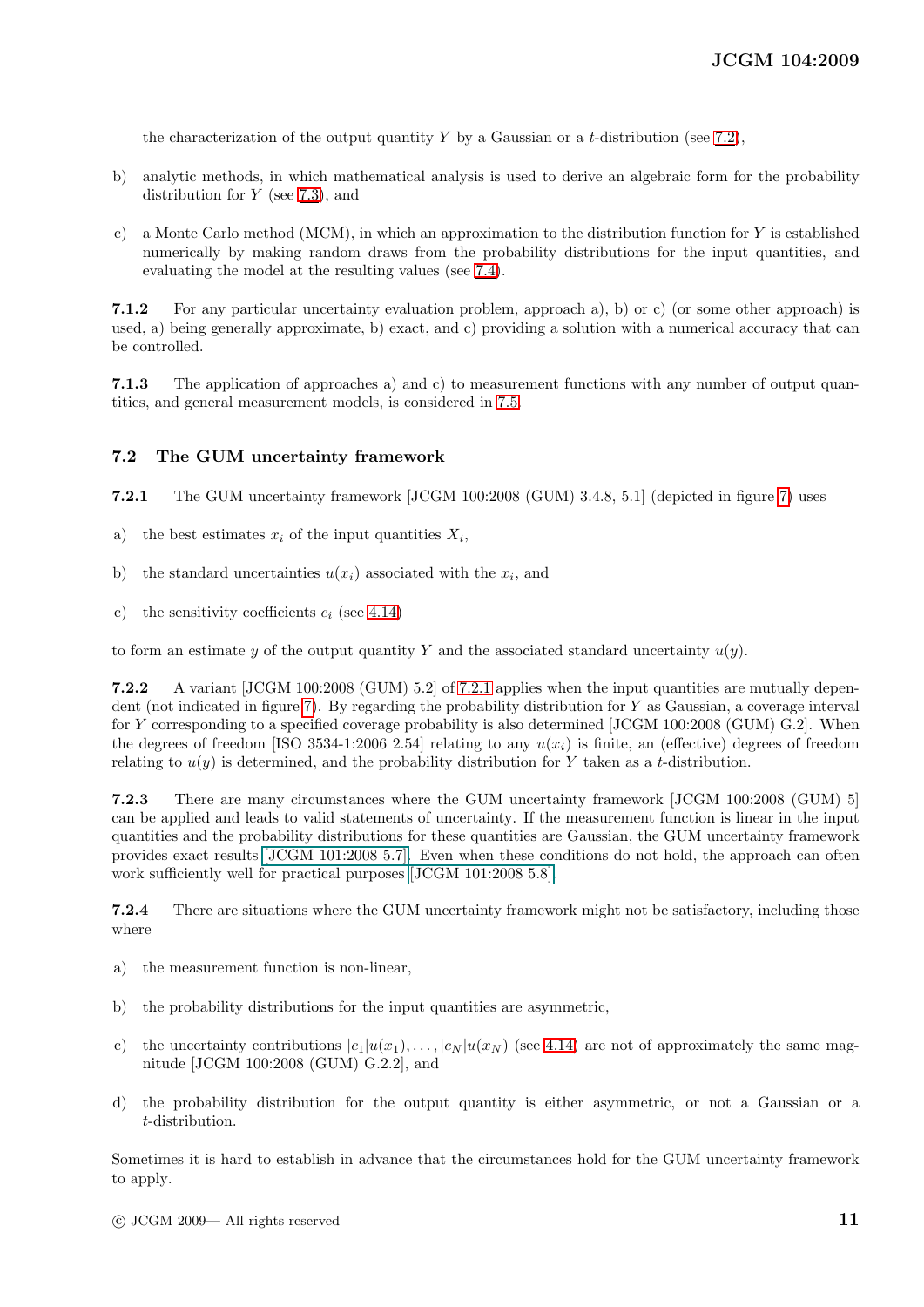

<span id="page-19-1"></span>Figure 7 — Measurement uncertainty evaluation using the GUM uncertainty framework, where the top-left part of the figure (bounded by broken lines) relates to obtaining an estimate  $y$  of the output quantity Y and the associated standard uncertainty  $u(y)$ , and the remainder relates to the determination of a coverage interval for Y

7.2.5 The use of the GUM uncertainty framework becomes more difficult when forming partial derivatives (or numerical approximations to them) for a measurement model that is complicated, as needed by the law of propagation of uncertainty (possibly with higher-order terms) [JCGM 100:2008 (GUM) 5]. A valid and sometimes more readily applicable treatment is obtained by applying a suitable Monte Carlo implementation of the propagation of distributions (see [7.4\)](#page-20-0).

#### <span id="page-19-2"></span><span id="page-19-0"></span>7.3 Analytic methods

7.3.1 Analytic methods by which an algebraic form for the probability distribution for the output quantity can be obtained do not introduce any approximation, but can be applied only in relatively simple cases. A treatment of such methods is available  $[8, 12]$  $[8, 12]$ . Some cases that can be so handled for a general number N of input quantities are linear measurement functions (expression [\(3\)](#page-14-3)), where the probability distributions for all input quantities are Gaussian, or all are rectangular with the same width. An instance with two input quantities  $(N = 2)$ , for which the probability distributions for the input quantities are rectangular, and the probability distribution for the output quantity is trapezoidal [\[10\]](#page-24-11), is illustrated in figure [3.](#page-14-0)

<span id="page-19-3"></span>7.3.2 Cases where there is one input quantity  $(N = 1)$  can often be treated analytically, using a formula [\[25,](#page-25-2) pages 57–61] to derive algebraically a probability distribution for the output quantity. Such cases arise in the transformation of measurement units, for example from linear to logarithmic units [\[10,](#page-24-11) pages 95– 98].

7.3.3 An advantage of an algebraic solution is that it provides insight through displaying the dependence of the probability distribution for the output quantity on parameters of the probability distributions for the input quantities.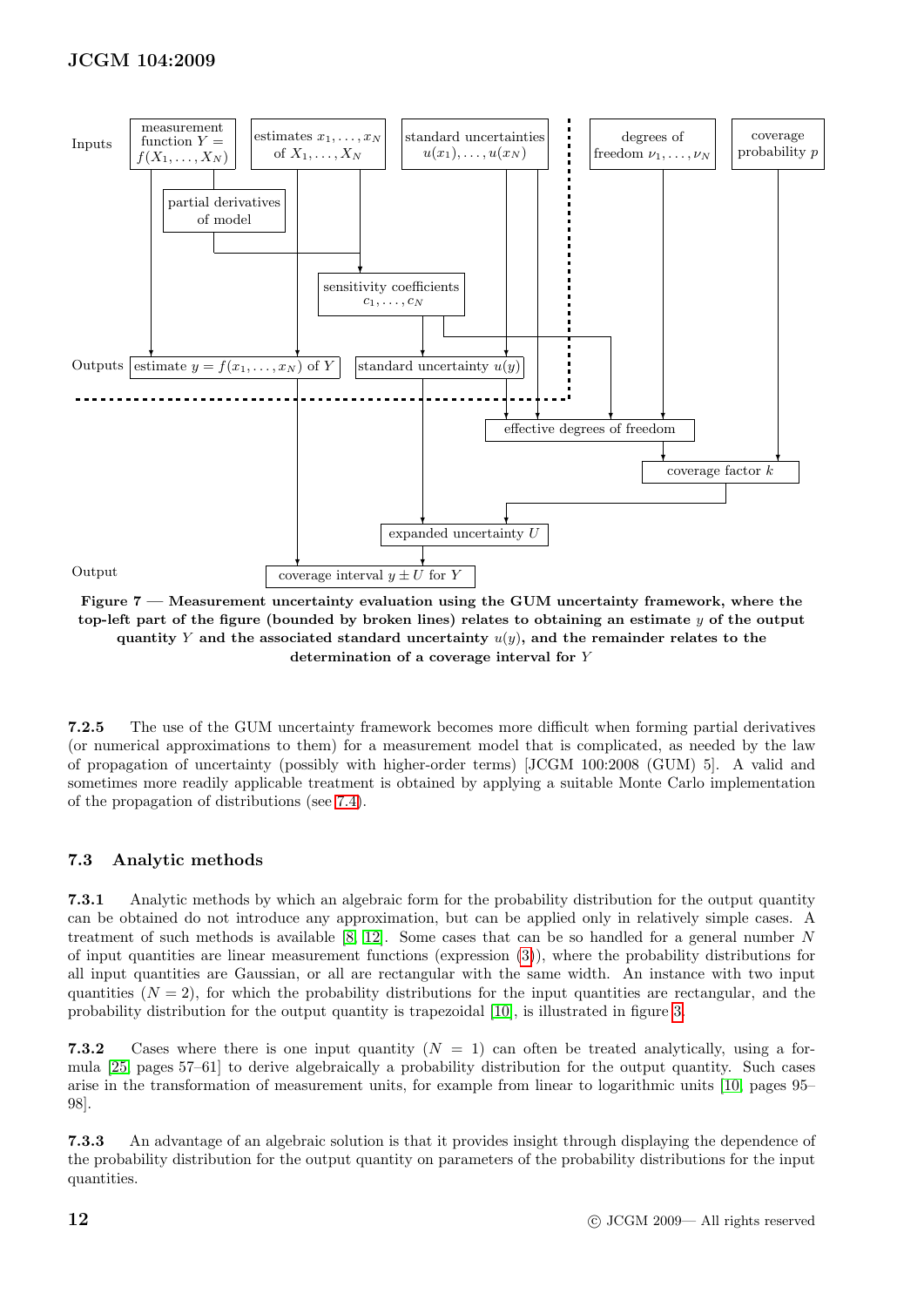#### <span id="page-20-0"></span>7.4 Monte Carlo method

7.4.1 JCGM 101:2008 provides detailed information on MCM as an implementation of the propagation of distributions [JCGM 101:2008 5.9]. MCM has fewer conditions associated with its use than the GUM uncertainty framework [JCGM 101:2008 5.10]. Figure [8](#page-20-2) illustrates the procedure. JCGM 101:2008 gives examples to compare MCM with the use of the GUM uncertainty framework [\[JCGM 101:2008 9\].](#page-22-0)

7.4.2 JCGM 101:2008 provides an adaptive MCM procedure, in which the number of Monte Carlo trials is determined automatically by utilizing a measure of convergence of the overall process [JCGM 101:2008 7.9].

7.4.3 In JCGM 101:2008 there is a procedure that uses MCM to decide whether the application of the GUM uncertainty framework in any particular case is valid [\[JCGM 101:2008 8\].](#page-21-0)



<span id="page-20-2"></span>Figure 8 — Measurement uncertainty evaluation using a Monte Carlo method, where the part of the figure to the left of the broken line relates to obtaining an estimate  $y$  of the output quantity  $Y$  and the associated standard uncertainty  $u(y)$ , and the remainder relates to the determination of a coverage interval for Y

#### <span id="page-20-1"></span>7.5 Measurement models with any number of output quantities

7.5.1 In order to evaluate the uncertainties and covariances associated with estimates of the output quantities for measurement models with any number of output quantities, both the GUM uncertainty framework and MCM, as treated in [JCGM 101:2008,](#page-0-0) require extension. The GUM [JCGM 100:2008 (GUM) F.1.2.3] outlines such an extension of the GUM uncertainty framework, but considers it further only in examples.

<span id="page-20-3"></span>7.5.2 In JCGM 102 [\[5\]](#page-24-3), it is stated that the law of propagation of uncertainty, a main constituent of the GUM uncertainty framework, can succinctly be expressed in an equivalent matrix form when applied to a measurement model having a single output quantity. The matrix expression has the advantage of being suitable as a basis for implementation in software, and for extension to more general types of measurement model.

7.5.3 That extension is given in JCGM 102 for a measurement function having any number of output quantities. The extension to any number of output quantities in a general measurement model (see [3.16\)](#page-11-8) is also treated in JCGM 102.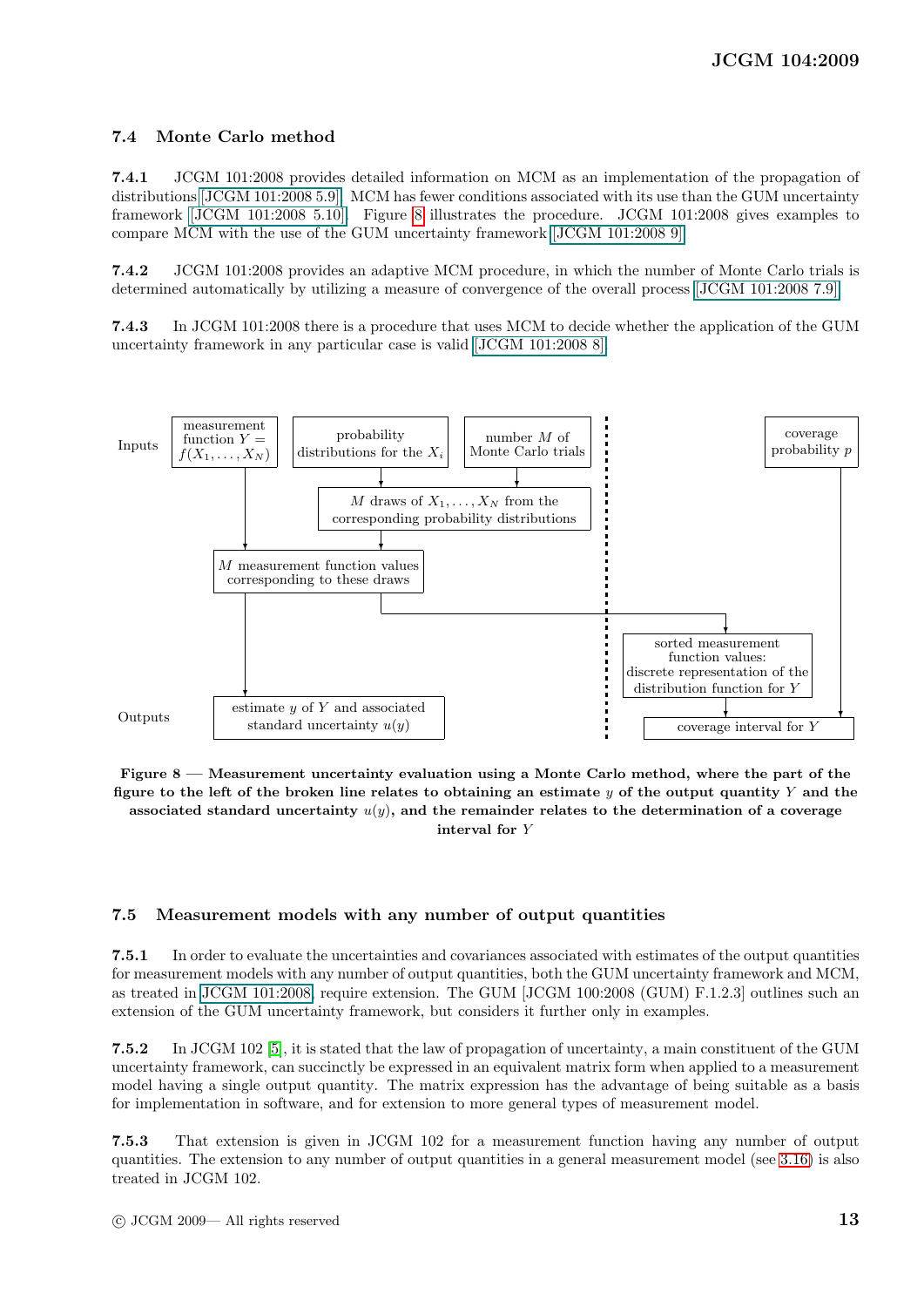7.5.4 JCGM 102 also applies MCM to measurement models with any number of output quantities. A discrete representation of the probability distribution for the output quantities is provided. Expressions are given for the estimates of the output quantities, the standard uncertainties associated with these estimates, and the covariances associated with pairs of these estimates in terms of that representation.

7.5.5 In addition to obtaining estimates of the output quantities, together with the associated standard uncertainties and covariances, it might be required to obtain a region containing the output quantities with a specified (coverage) probability. It is natural to consider the extension to regions of the probabilistically symmetric coverage interval and the shortest coverage interval. However, there is no natural counterpart of a probabilistically symmetric coverage interval in the form of a coverage region, whereas there is for a shortest coverage interval. The determination of a smallest coverage region is generally a difficult task.

7.5.6 In some circumstances, it is reasonable to provide an approximate coverage region having simple geometric shape. Two particular forms of coverage region are considered in this regard. One form results from characterizing the output quantities by a joint Gaussian distribution, for example on the basis of the central limit theorem [JCGM 100:2008 (GUM) G.2], in which case the smallest coverage region is bounded by a hyperellipsoid. The other form constitutes a hyper-rectangular coverage region. Procedures for obtaining these forms are provided in JCGM 102.

## <span id="page-21-3"></span><span id="page-21-0"></span>8 Measurement uncertainty in conformity assessment

8.1 Conformity assessment is an area of importance in manufacturing quality control, legal metrology, and in the maintenance of health and safety. In the industrial inspection of manufactured parts, decisions are made concerning the compatibility of the parts with the design specification. Similar issues arise in the context of regulation (relating to emissions, radiation, drugs, doping control, etc.) concerning whether stipulated limits for true quantity values have been surpassed. Guidance is provided in JCGM 106 [\[7\]](#page-24-5). Also see reference [\[18\]](#page-24-12).

8.2 Measurement is intrinsic to conformity assessment in deciding whether the output quantity, or measurand, conforms to a specified requirement. For a single quantity, such a requirement typically takes the form of specification limits that define an interval of permissible quantity values. In the absence of uncertainty, a measured quantity value lying within this interval is said to be conforming, and non-conforming otherwise. The influence of measurement uncertainty on the inspection process necessitates a balance of risks between producers and consumers.

<span id="page-21-1"></span>8.3 The possible values of a quantity Y of interest are represented by a probability distribution. The probability that Y conforms to specification can be calculated, given this probability distribution and the specification limits.

8.4 Because of the incomplete knowledge of the quantity Y (as encoded in its probability distribution), there is a risk of a mistaken decision in deciding conformity to specification. Such mistaken decisions are of two types: a quantity accepted as conforming might actually be non-conforming, and a quantity rejected as non-conforming might actually conform. The related risks correspond, respectively, to *consumer's risk* and producer's risk (see JCGM 106).

<span id="page-21-2"></span>8.5 By defining an *acceptance interval* of acceptable measured quantity values, the risks of a mistaken decision concerning acceptance or rejection can be balanced so as to minimize the costs associated with these decisions [\[19\]](#page-24-13). The problem of calculating the conformity probability and the probabilities of the two types of mistaken decision, given the probability distribution, the specification limits, and the limits of the acceptance interval is addressed in JCGM 106. The choice of acceptance interval limits is a matter that depends on the implications of these mistaken decisions.

8.6 Although the probability distribution in [8.3](#page-21-1) to [8.5](#page-21-2) is general, the treatment is then specialized in JCGM 106 to the most important case in practice, namely, when the probability distribution is Gaussian.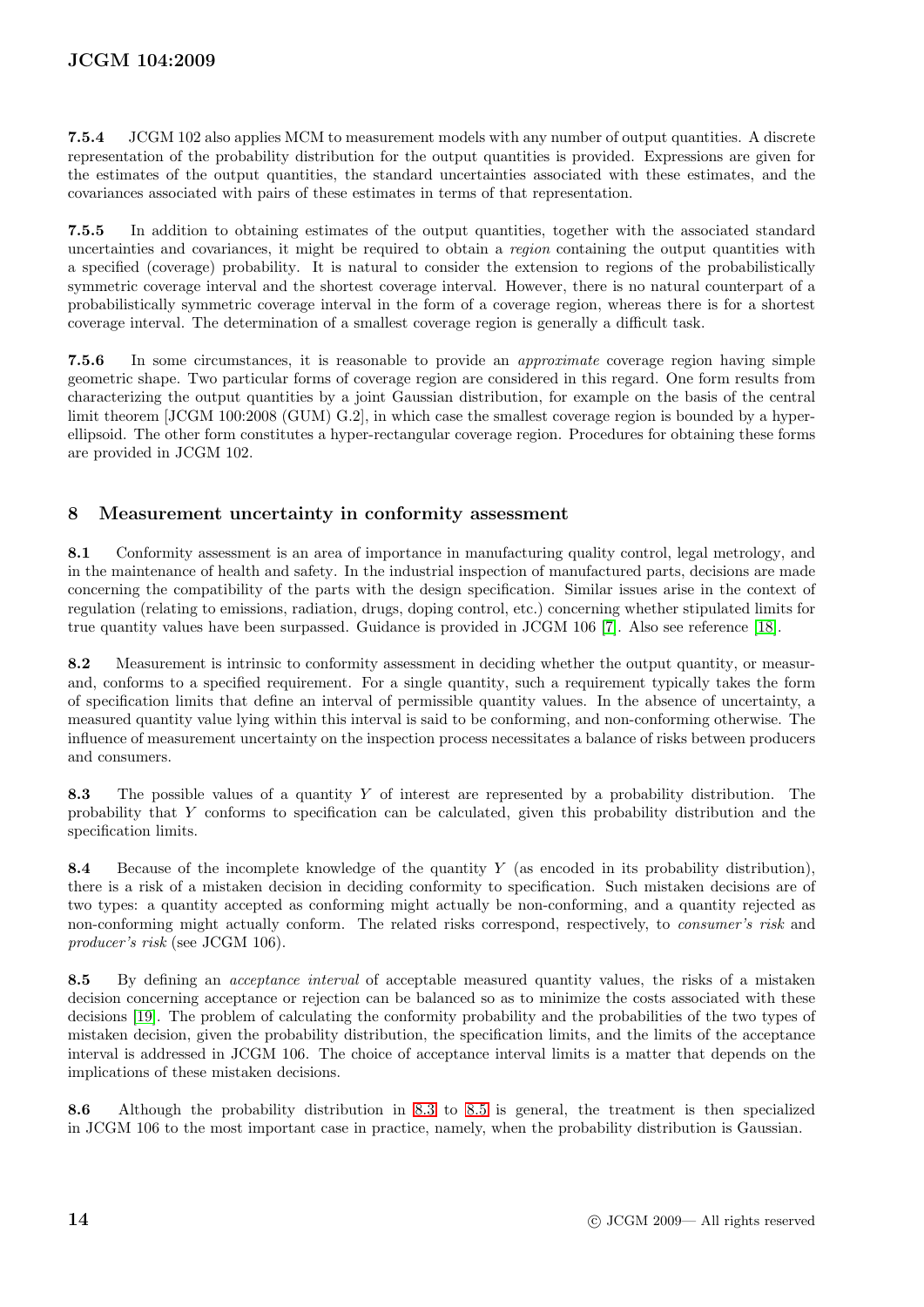## <span id="page-22-2"></span><span id="page-22-0"></span>9 Applications of the least-squares method

9.1 Guidance on the application of the least-squares method (also known as least-squares adjustment) to data evaluation problems in metrology is provided in JCGM 107 [\[3\]](#page-24-1). In such problems there is often an underlying theoretical relationship between an independent variable and a dependent variable. This relationship constitutes the basis of a parameter adjustment or curve-fitting problem. The input quantities in the related measurement model are the quantities of which the measured values of the independent and dependent variables are outcomes. The output quantities are the quantities representing the required parameters. The manner in which the output quantities are obtained from the input quantities by means of a least-squares procedure defines the measurement model.

9.2 In calibration terminology (see [6.8\)](#page-17-4), a measured quantity value of an independent variable would typically be that of a measurement standard. The value of the dependent variable would be an indication value returned by the measuring system for the corresponding value of the independent variable. In the curve-fitting context, which includes calibration as a special case, the adjustment procedure used in JCGM 107 is a generalized version of the usual least-squares procedure.

9.3 The task is to estimate the parameters (and sometimes even their number) from pairs of measured quantity values and the corresponding indication values. These pairs, together with the associated standard uncertainties and, when appropriate, covariances, constitute the input data to the adjustment.

<span id="page-22-1"></span>9.4 Typical measurement problems to which JCGM 107 can be applied include (a) linear or non-linear curvefitting problems, including the case of imperfectly known values of the independent variable, and (b) fitting of general models to estimate parameters in a physical process. The application of JCGM 107 is not restricted to curve-fitting problems in the strictest sense. It can also be used to treat, for instance, convolution problems [\[21\]](#page-24-14), the adjustment of fundamental constants [\[22\]](#page-24-15), and key comparison data evaluation [\[9\]](#page-24-16).

9.5 For problems of type (a) in [9.4,](#page-22-1) once the least-squares method has been used to estimate the parameters of a calibration function and evaluate the associated standard uncertainties and covariances, the measuring system will subsequently be used for measurement. The estimates of the parameters of the calibration function, together with a particular indication value, are then used to estimate the corresponding quantity. The standard uncertainty associated with this estimate is evaluated using the standard uncertainties and covariances associated with the parameter estimates and the standard uncertainty associated with the indication value.

**9.6** It is emphasized in JCGM 107 that the *uncertainty structure* should be taken fully into account when formulating and solving the least-squares problem. 'Uncertainty structure' refers to the standard uncertainties associated with the measured quantity values and indication values and any covariances associated with pairs of these values.

9.7 For problems of type (b) in [9.4,](#page-22-1) or in terms of determining the parameters in problems of type (a), the adjustment problem is rarely a problem in only one output quantity. Rather, the problem involves a number of output quantities in which the mathematical formulation can conveniently be expressed in terms of matrices. JCGM 107 makes extensive use of matrix formalism, which is well adapted to numerical solution using a computer, as usually required in practice (also see [7.5\)](#page-20-1).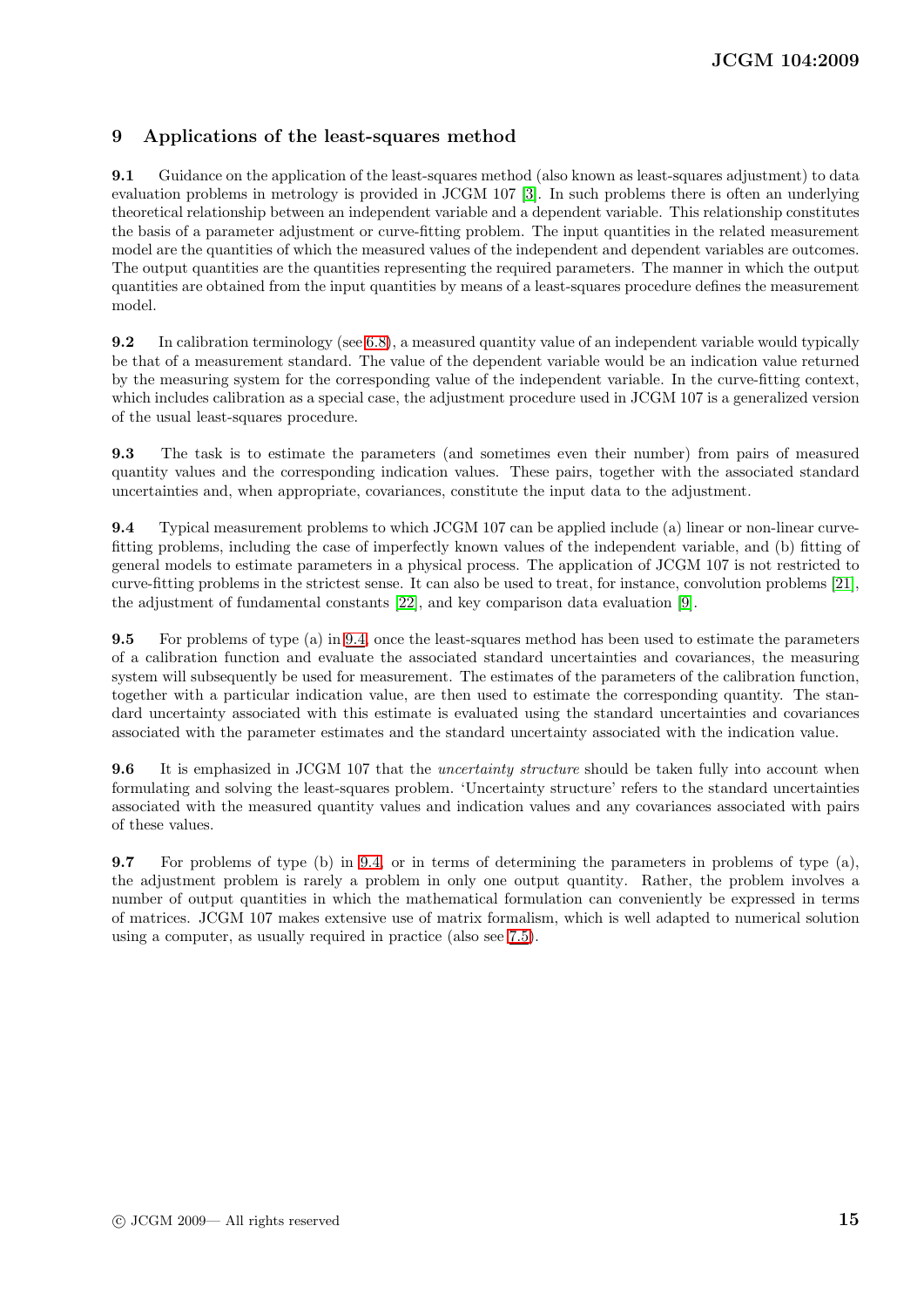## <span id="page-23-0"></span>A Acronyms and initialisms

Table [A.1](#page-23-1) gives acronyms and initialisms used in this document

<span id="page-23-1"></span>

| Table $A.1 - A$ cronyms and initialisms |  |  |  |
|-----------------------------------------|--|--|--|
|-----------------------------------------|--|--|--|

| Acronym or initialism | Description                                                                |
|-----------------------|----------------------------------------------------------------------------|
| <b>BIPM</b>           | Bureau International des Poids et Mesures                                  |
| <b>GUM</b>            | Guide to the expression of uncertainty in measurement                      |
| <b>IEC</b>            | International Electrotechnical Commission                                  |
| <b>IFCC</b>           | International Federation of Clinical Chemistry and Laboratory Medicine     |
| <b>ILAC</b>           | International Laboratory Accreditation Cooperation                         |
| ISO.                  | International Organization for Standardization                             |
| <b>IUPAC</b>          | International Union of Pure and Applied Chemistry                          |
| <b>IUPAP</b>          | International Union of Pure and Applied Physics                            |
| JCGM                  | Joint Committee for Guides in Metrology                                    |
| MCM                   | Monte Carlo method                                                         |
| OIML                  | International Organization of Legal Metrology                              |
| TAG4                  | ISO Technical Advisory Group 4                                             |
| <b>VIM</b>            | International Vocabulary of Metrology—Basic and general concepts and asso- |
|                       | ciated terms                                                               |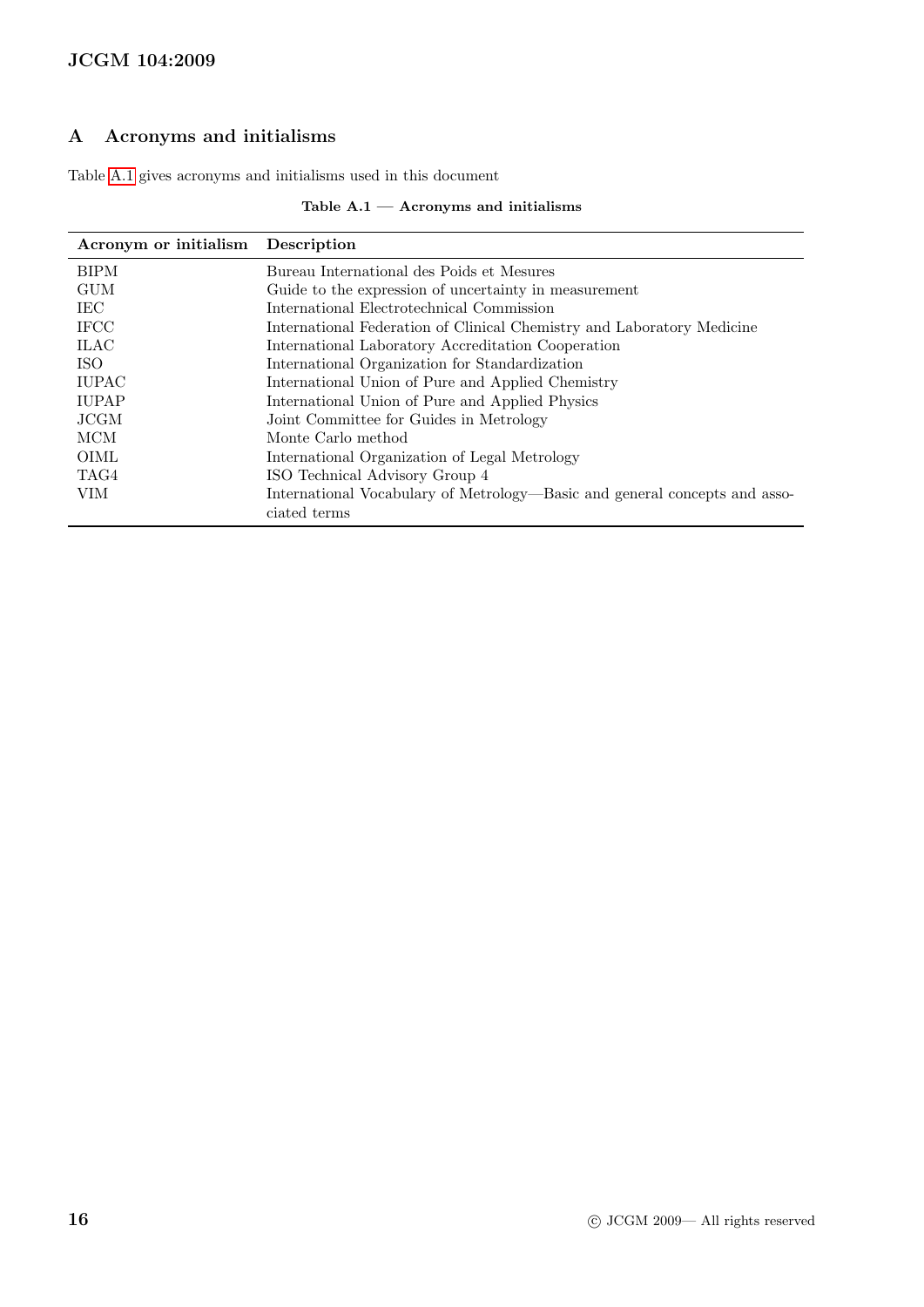#### <span id="page-24-6"></span><span id="page-24-0"></span>Bibliography

- [1] Bell, S. [Measurement Good Practice Guide No. 11.](http://resource.npl.co.uk/cgi-bin/download.pl?area=npl_publications&path_name=/npl_web/pdf/mgpg11.pdf) A Beginner's Guide to Uncertainty of Measurement. Tech. rep., National Physical Laboratory, 1999. [3.2](#page-9-3)
- <span id="page-24-7"></span><span id="page-24-1"></span>[2] Bernardo, J., and Smith, A. Bayesian Theory. John Wiley & Sons, New York, USA, 2000. [3.20](#page-11-4)
- [3] BIPM, IEC, IFCC, ILAC, ISO, IUPAC, IUPAP, and OIML. Evaluation of measurement data Applications of the least-squares method. Joint Committee for Guides in Metrology, JCGM 107, in preparation. [1,](#page-8-0) [9.1](#page-22-2)
- <span id="page-24-2"></span>[4] BIPM, IEC, IFCC, ILAC, ISO, IUPAC, IUPAP, and OIML. Evaluation of measurement data — Concepts and basic principles. Joint Committee for Guides in Metrology, JCGM 105, in preparation. [1,](#page-8-0) [4.1](#page-11-9)
- <span id="page-24-3"></span>[5] BIPM, IEC, IFCC, ILAC, ISO, IUPAC, IUPAP, and OIML. Evaluation of measurement data — Supplement 2 to the "Guide to the expression of uncertainty in measurement" — Models with any number of output quantities. Joint Committee for Guides in Metrology, JCGM 102, in preparation. [1,](#page-8-0) [6.1,](#page-16-2) [7.5.2](#page-20-3)
- <span id="page-24-4"></span>[6] BIPM, IEC, IFCC, ILAC, ISO, IUPAC, IUPAP, and OIML. Evaluation of measurement data — Supplement 3 to the "Guide to the expression of uncertainty in measurement" — Modelling. Joint Committee for Guides in Metrology, JCGM 103, in preparation. [1,](#page-8-0) [6.1,](#page-16-2) [6.2](#page-16-3)
- <span id="page-24-5"></span>[7] BIPM, IEC, IFCC, ILAC, ISO, IUPAC, IUPAP, and OIML. Evaluation of measurement data — The role of measurement uncertainty in conformity assessment. Joint Committee for Guides in Metrology, JCGM 106, in preparation. [1,](#page-8-0) [8.1](#page-21-3)
- <span id="page-24-9"></span>[8] CASELLA, G. C., AND BERGER, R. L. Statistical Inference. Duxbury Press, Pacific Grove, 2001. Second Edition. [7.3.1](#page-19-2)
- <span id="page-24-16"></span><span id="page-24-11"></span>[9] Cox, M. G. The evaluation of key comparison data. Metrologia 39 (2002), 589–595. [9.4](#page-22-1)
- [10] COX, M. G., AND HARRIS, P. M. SSf[M Best Practice Guide No. 6,](http://publications.npl.co.uk/npl_web/pdf/dem_es11.pdf) Uncertainty evaluation. Tech. Rep. DEM-ES-011, National Physical Laboratory, Teddington, UK, 2006. [7.3.1,](#page-19-2) [7.3.2](#page-19-3)
- [11] Cox, M. G., and Harris, P. M. Software specifications for uncertainty evaluation. Tech. Rep. [DEM-ES-010,](http://publications.npl.co.uk/npl_web/pdf/dem_es10.pdf) National Physical Laboratory, Teddington, UK, 2006.
- <span id="page-24-10"></span><span id="page-24-8"></span>[12] Dietrich, C. F. Uncertainty, Calibration and Probability. Adam Hilger, Bristol, UK, 1991. [7.3.1](#page-19-2)
- [13] Elster, C. Calculation of uncertainty in the presence of prior knowledge. Metrologia 44 (2007), 111–116. [3.20](#page-11-4)
- [14] EURACHEM/CITAC. Quantifying uncertainty in analytical measurement. Tech. Rep. Guide CG4, EU-RACHEM/CITEC[,\[EURACHEM/CITAC Guide\],](http://www.measurementuncertainty.org/mu/guide/index.html) 2000. Second edition.
- [15] FELLER, W. An Introduction to Probability Theory and its Applications, Volume I. Wiley, 1968.
- [16] Feller, W. An Introduction to Probability Theory and its Applications, Volume II. Wiley, 1971.
- [17] Hibbert, D. B. Quality Assurance for the Analytical Chemistry Laboratory. Oxford University Press, Oxford, UK, 2007.
- <span id="page-24-12"></span>[18] IEC. IEC Guide 115. Application of uncertainty of measurement to conformity assessment activities in the electrotechnical sector. International Electrotechnical Commission, Geneva, Switzerland, 2007. [8.1](#page-21-3)
- <span id="page-24-13"></span>[19] ISO. ISO 10576-1. Statistical methods — Guidelines for the evaluation of conformity with specified requirements — Part 1: General principles, 2003. International Standards Organization, Geneva. [8.5](#page-21-2)
- [20] ISO/IEC. ISO/IEC 17025. General requirements for the competence of testing and calibration laboratories, 2005. International Standards Organization, Geneva.
- <span id="page-24-14"></span>[21] Korczynski, M. J., Cox, M. G., and Harris, P. M. Convolution and uncertainty evaluation. In Advanced Mathematical Tools in Metrology VII (Singapore, 2006), P. Ciarlini, E. Felipe, A. B. Forbes, and F. Pavese, Eds., World Scientific, pp. 188–195. [9.4](#page-22-1)
- <span id="page-24-15"></span>[22] Mohr, P. J., and Taylor, B. N. CODATA recommended values of the fundamental physical constants: 2002. Rev. Mod. Phys. 76 (2004), 4. [9.4](#page-22-1)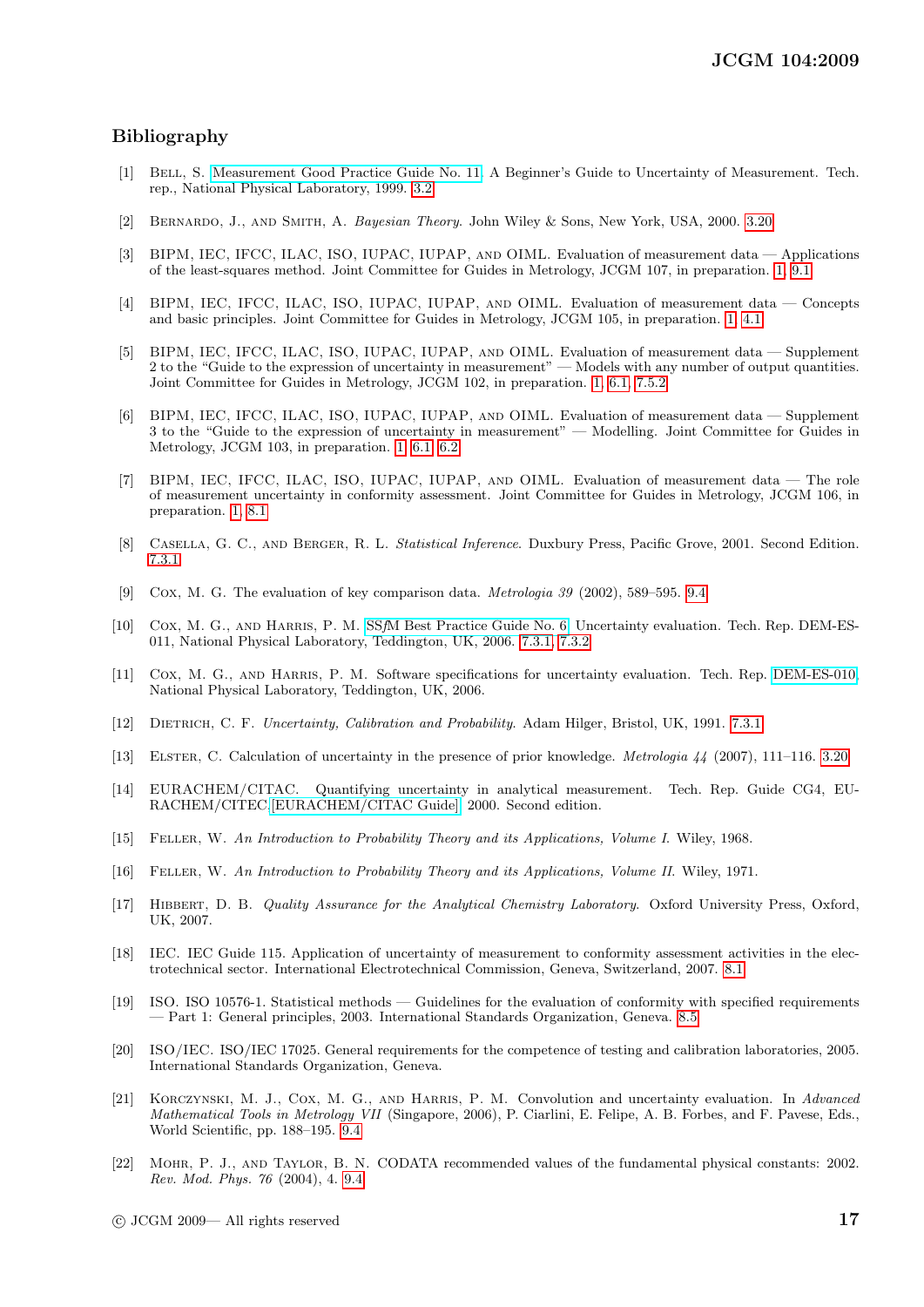## JCGM 104:2009

- <span id="page-25-0"></span>[23] NIST. [Uncertainty of measurement results.](http://physics.nist.gov/cuu/Uncertainty/index.html)
- [24] Possolo, A., and Toman, B. Assessment of measurement uncertainty via observation equations. Metrologia 44 (2007), 464–475. [3.20](#page-11-4)
- <span id="page-25-2"></span>[25] Rice, J. R. Mathematical Statistics and Data Analysis, second ed. Duxbury Press, Belmont, Ca., USA, 1995. [7.3.2](#page-19-3)
- <span id="page-25-1"></span>[26] WEISE, K., AND WÖGER, W. A Bayesian theory of measurement uncertainty. Meas. Sci. Technol. 3 (1992), 1-11. [4.8](#page-12-0)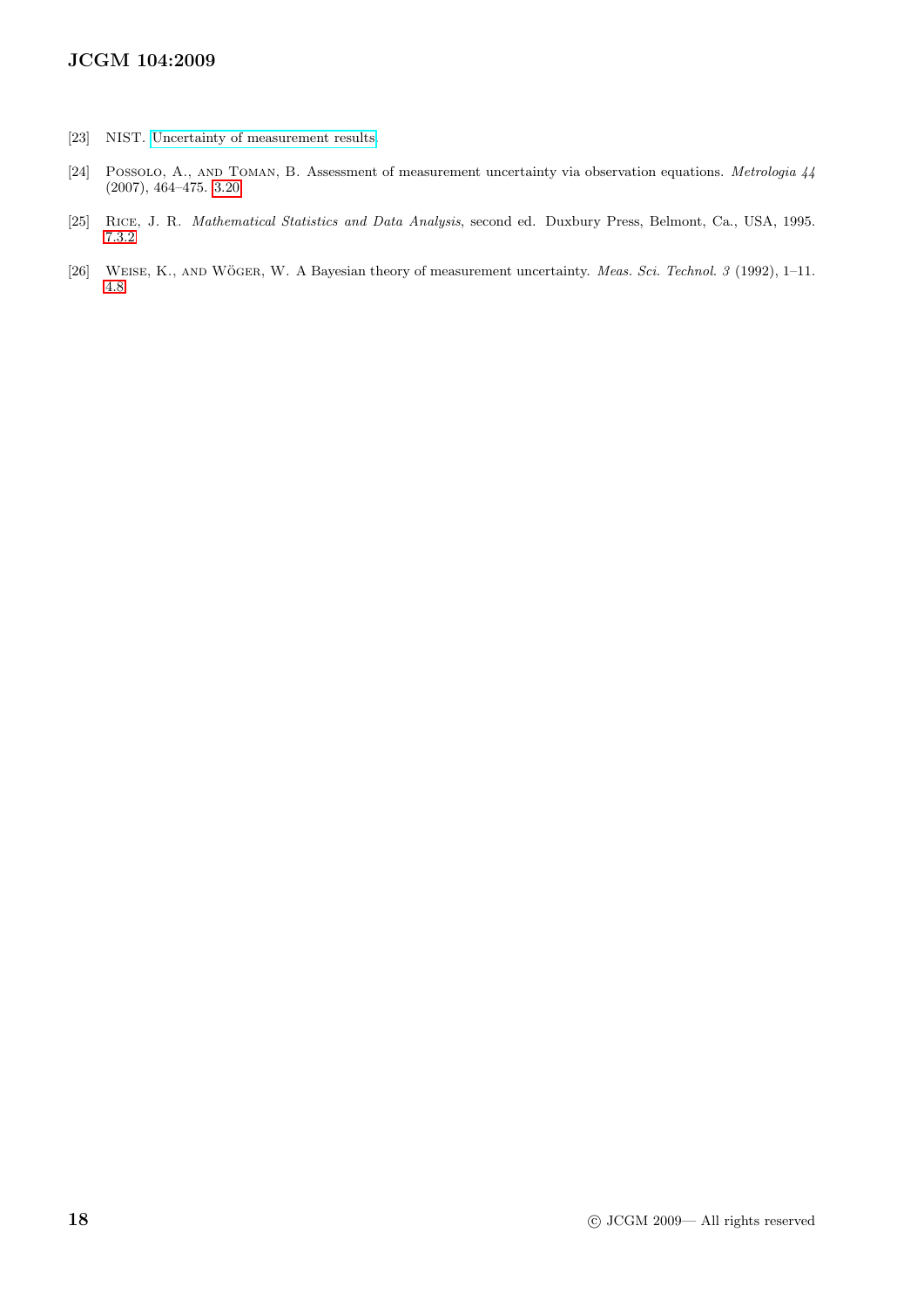## <span id="page-26-0"></span>Alphabetical index

#### A

| analytic method $\ldots \ldots \ldots \ldots \ldots \ldots \ldots \ldots$ 7.1.1, 7.3 |  |
|--------------------------------------------------------------------------------------|--|
| available knowledge $\dots\dots\dots\dots\dots\dots$ 3.19, 5.2, 6.6                  |  |
|                                                                                      |  |
|                                                                                      |  |

## C

| calculation $\ldots$ see stages of uncertainty evaluation                                         |
|---------------------------------------------------------------------------------------------------|
|                                                                                                   |
|                                                                                                   |
|                                                                                                   |
| $parameter \ldots \ldots \ldots \ldots \ldots \ldots \ldots \ldots \ldots \ldots \ldots 6.8, 9.7$ |
|                                                                                                   |
| conformity                                                                                        |
|                                                                                                   |
|                                                                                                   |
|                                                                                                   |
| correction                                                                                        |
| associated uncertainty3.11                                                                        |
|                                                                                                   |
| covariance 4.4, 4.16, 6.6, 6.8, 7.5.1, 7.5.4, 7.5.5, 9.3,                                         |
| 9.5, 9.6                                                                                          |
|                                                                                                   |
| probabilistically symmetric $\ldots \ldots \ldots 4.12, 7.5.5$                                    |
|                                                                                                   |
| coverage probability  4.11, 4.12, 7.2.2, 7.5.5                                                    |
|                                                                                                   |
| $approximate \ldots \ldots \ldots \ldots \ldots \ldots \ldots \ldots \ldots \ldots \ldots$        |
|                                                                                                   |
|                                                                                                   |
|                                                                                                   |

## D

| data evaluation $\dots\dots\dots\dots\dots\dots\dots\dots\dots\dots\dots$            |  |
|--------------------------------------------------------------------------------------|--|
|                                                                                      |  |
|                                                                                      |  |
|                                                                                      |  |
| design specification $\ldots \ldots \ldots \ldots \ldots \ldots \ldots \ldots$ . 8.1 |  |
|                                                                                      |  |

## E

| error quantity                                                                |
|-------------------------------------------------------------------------------|
|                                                                               |
| systematic $\ldots \ldots \ldots \ldots \ldots \ldots \ldots \ldots 3.4, 3.5$ |
| error value                                                                   |
|                                                                               |
|                                                                               |
| estimate . 3.3, 4.9, 6.6, 6.8, 7.2.1, 7.5.1, 7.5.4, 7.5.5                     |
|                                                                               |
| evaluation of uncertainty                                                     |
|                                                                               |
|                                                                               |
|                                                                               |

## F

| formulationsee stages of uncertainty evaluation               |  |  |  |
|---------------------------------------------------------------|--|--|--|
| fundamental constant $\dots\dots\dots\dots\dots\dots\dots9.4$ |  |  |  |

# G

| GUM uncertainty framework 7.1.1, 7.2, 7.2.3–7.2.5,                  |
|---------------------------------------------------------------------|
| 7.4.1, 7.5.1, 7.5.2                                                 |
| compared with Monte Carlo method $7.4.1$                            |
| conditions on use $\ldots \ldots \ldots \ldots \ldots$ 7.2.3, 7.2.4 |
|                                                                     |

## H

| health and safety $\dots \dots \dots \dots \dots \dots \dots \dots \dots$ 8.1          |  |
|----------------------------------------------------------------------------------------|--|
| hyper-ellipsoid $\ldots \ldots \ldots \ldots \ldots \ldots \ldots \ldots \ldots$ 7.5.6 |  |

## I

| indication quantity $\dots \dots \dots \dots \dots \dots \dots 3.2, 4.7$ |
|--------------------------------------------------------------------------|
| indication values3.2, 6.8, 9.2, 9.3, 9.5, 9.6                            |
|                                                                          |
|                                                                          |
|                                                                          |
|                                                                          |

## K

## L

| least squares $\dots \dots \dots \dots \dots \dots \dots \dots \dots$ 9, 9.5, 9.6 |
|-----------------------------------------------------------------------------------|
|                                                                                   |
|                                                                                   |

## M

| measurement bias3.5                                                                          |
|----------------------------------------------------------------------------------------------|
| measurement function $\ldots \ldots \ldots \ldots \ldots 3.15, 4.14$                         |
| $additive \ldots \ldots \ldots \ldots \ldots \ldots \ldots \ldots \ldots \ldots \ldots 4.10$ |
|                                                                                              |
|                                                                                              |
| measurement model . 3.10, 3.14, 3.15, 4.14, 5.2, 6.6,                                        |
| 7.5.1, 7.5.2                                                                                 |
|                                                                                              |
| evaluation $\ldots \ldots \ldots \ldots \ldots \ldots \ldots \ldots \ldots$ . 7.1.1          |
|                                                                                              |
|                                                                                              |
|                                                                                              |
| with any number of output quantities $.6.6, 7.5$ ,                                           |
| 7.5.3, 7.5.4                                                                                 |
|                                                                                              |
| measurement uncertainty $3.6, 3.8, 4.2, 8.2, 9.6$                                            |
|                                                                                              |
|                                                                                              |
|                                                                                              |